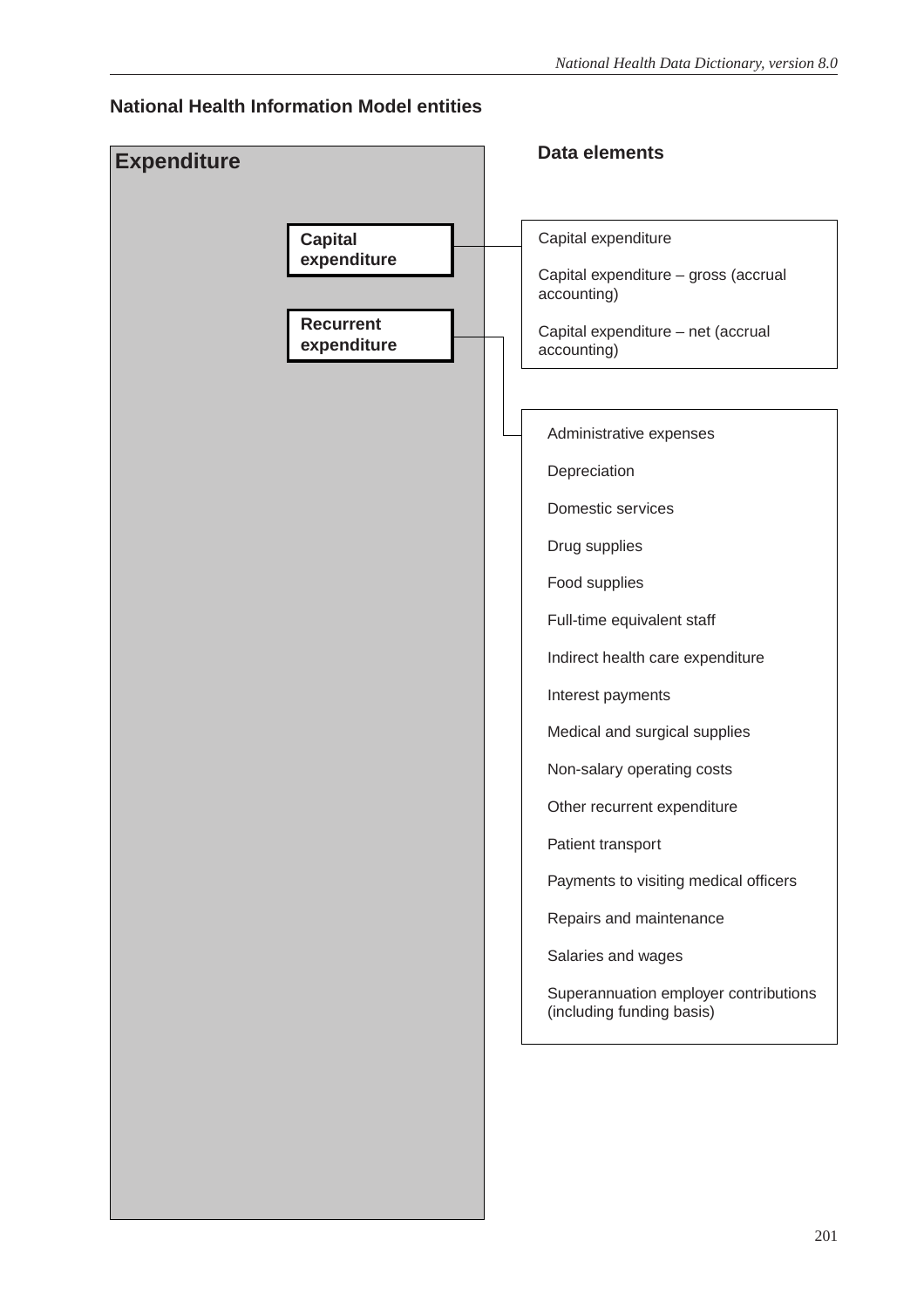# **Capital expenditure**

| Admin. status:                          | CURRENT                       | 1/07/89                                                                                                                                                                                                                                                                                                                                                                                                         |
|-----------------------------------------|-------------------------------|-----------------------------------------------------------------------------------------------------------------------------------------------------------------------------------------------------------------------------------------------------------------------------------------------------------------------------------------------------------------------------------------------------------------|
| Identifying and definitional attributes |                               |                                                                                                                                                                                                                                                                                                                                                                                                                 |
| Knowledgebase ID:                       | 000248                        | <i>Version number:</i><br>1                                                                                                                                                                                                                                                                                                                                                                                     |
| Data element type:                      | <b>DATA ELEMENT</b>           |                                                                                                                                                                                                                                                                                                                                                                                                                 |
| Definition:                             |                               | Gross capital expenditure is capital expenditure as reported by the particular<br>establishment having regard to State health authority and other authoritative<br>guidelines as to the differentiation between capital and recurrent expenditure. (A<br>concise indication of the basis on which capital and recurrent expenditure have<br>been differentiated is to form part of national minimum data sets). |
| Context:                                | a number of major categories. | Health expenditure: capital expenditure is a significant, though variable, element<br>of total health establishment expenditure. Just as recurrent expenditure is broken<br>down into a number of major categories to enable a proper analysis of health<br>expenditure at the national level, so capital expenditure is to be broken down into                                                                 |
|                                         | different potential users.    | Capital expenditure in the context of hospitals and closely related establishments<br>is a relatively undeveloped area. Nevertheless, there is a considerable interest in<br>health establishment capital expenditure data at the national level from many                                                                                                                                                      |

### **Relational and representational attributes**

| Datatype:      | Numeric                                                                                                                                                                                                                                                                                                                                                                                                                                                                                                                                               |  |                    |   | Representational form:                                           | <b>QUANTITATIVE VALUE</b> |  |
|----------------|-------------------------------------------------------------------------------------------------------------------------------------------------------------------------------------------------------------------------------------------------------------------------------------------------------------------------------------------------------------------------------------------------------------------------------------------------------------------------------------------------------------------------------------------------------|--|--------------------|---|------------------------------------------------------------------|---------------------------|--|
| Field size:    | Min. 1                                                                                                                                                                                                                                                                                                                                                                                                                                                                                                                                                |  | Max.               | 9 | Representational layout:                                         | \$\$\$,\$\$\$,\$\$\$      |  |
| Data domain:   | 1                                                                                                                                                                                                                                                                                                                                                                                                                                                                                                                                                     |  | Land and buildings |   |                                                                  |                           |  |
|                | $\overline{2}$                                                                                                                                                                                                                                                                                                                                                                                                                                                                                                                                        |  |                    |   | Computer equipment / installations                               |                           |  |
|                | 3                                                                                                                                                                                                                                                                                                                                                                                                                                                                                                                                                     |  |                    |   | Major medical equipment                                          |                           |  |
|                | 4                                                                                                                                                                                                                                                                                                                                                                                                                                                                                                                                                     |  |                    |   | Plant and (other) equipment                                      |                           |  |
|                | 5                                                                                                                                                                                                                                                                                                                                                                                                                                                                                                                                                     |  |                    |   | Expenditure in relation to intangible assets                     |                           |  |
|                | 6                                                                                                                                                                                                                                                                                                                                                                                                                                                                                                                                                     |  |                    |   | Other capital expenditure                                        |                           |  |
| Guide for use: |                                                                                                                                                                                                                                                                                                                                                                                                                                                                                                                                                       |  |                    |   | Expenditure calculated separately for each type described below: |                           |  |
|                | 1. Land and buildings                                                                                                                                                                                                                                                                                                                                                                                                                                                                                                                                 |  |                    |   |                                                                  |                           |  |
|                | This includes outlays on construction, major alterations and additions to<br>buildings that relate to the establishment. Included are transfer and similar costs<br>in respect of the purchase (sale) of second hand dwellings and installation of new<br>permanent fixtures such as stoves, air conditioning, lighting, plumbing and other<br>fixed equipment normally installed before dwellings are occupied. Costs relating<br>to repair and maintenance replacement of buildings that amount to recurrent<br>expenditure should not be included. |  |                    |   |                                                                  |                           |  |
|                | 2. Computer equipment/installations                                                                                                                                                                                                                                                                                                                                                                                                                                                                                                                   |  |                    |   |                                                                  |                           |  |
|                | Expenditure of a capital nature on computer installations and equipment such as<br>mainframe computers, mini-computers, extensive personal computer networks<br>and related hardware should be included here.                                                                                                                                                                                                                                                                                                                                         |  |                    |   |                                                                  |                           |  |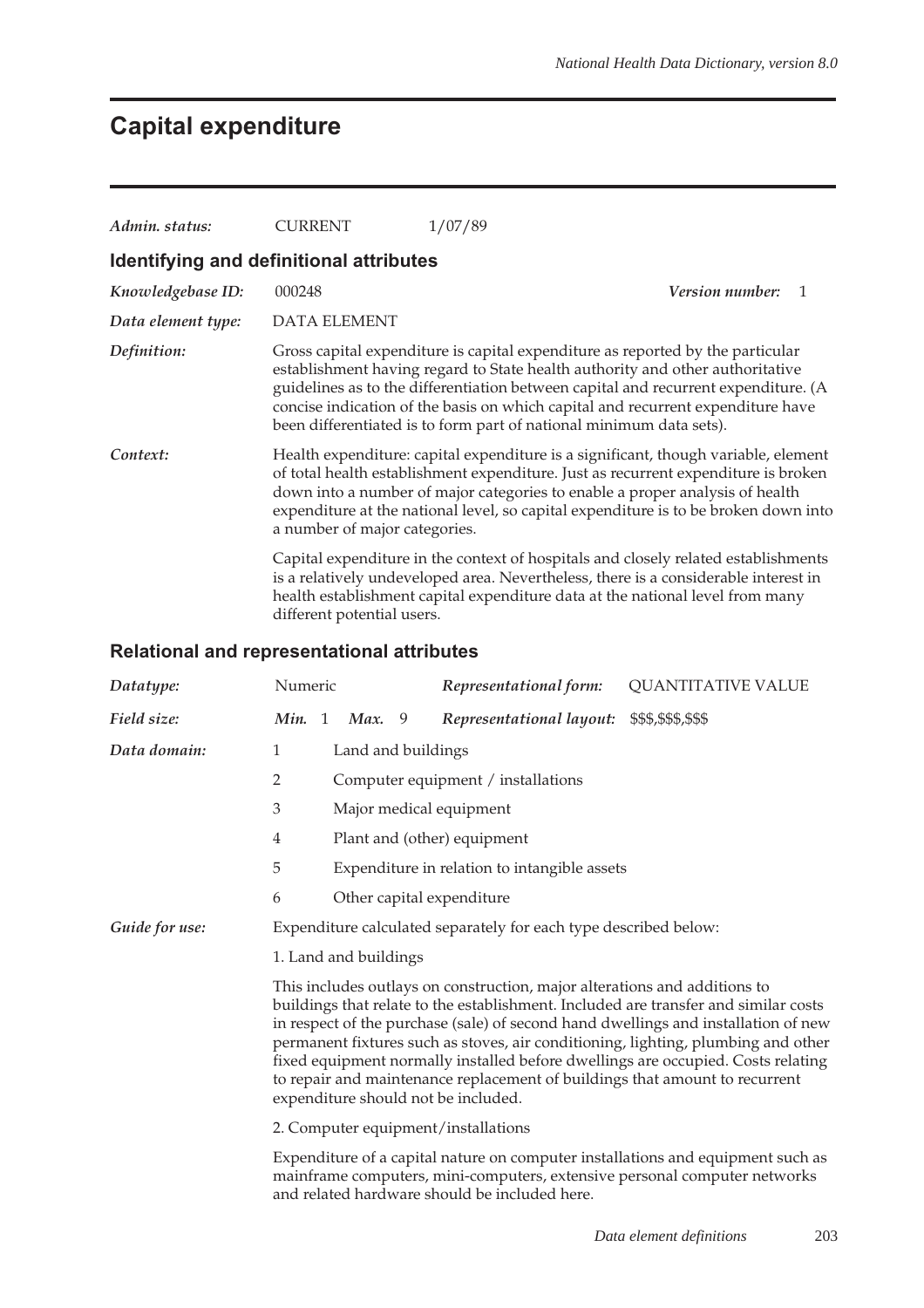## **Capital expenditure** *(continued)*

| Guide for use:                   | 3. Major medical equipment                                                                                                                                                                                                                                                                                                                                                                                                   |  |  |  |  |
|----------------------------------|------------------------------------------------------------------------------------------------------------------------------------------------------------------------------------------------------------------------------------------------------------------------------------------------------------------------------------------------------------------------------------------------------------------------------|--|--|--|--|
|                                  | Expenditure on major items of medical equipment such as CT scanners, MRI<br>equipment, X-ray equipment, ICU monitors and transplant equipment should be<br>included here.                                                                                                                                                                                                                                                    |  |  |  |  |
|                                  | 4. Plant and (other) equipment                                                                                                                                                                                                                                                                                                                                                                                               |  |  |  |  |
|                                  | Details of expenditure on plant and other equipment should be included here.<br>Plant and/or equipment that is an integral part of any building or construction<br>(and is thus included under expenditure on land and buildings), equipment<br>included above under major medical equipment, motor vehicles and items of<br>equipment that would normally be classified as recurrent expenditure should not<br>be included. |  |  |  |  |
|                                  | 5. Expenditure in relation to intangible assets                                                                                                                                                                                                                                                                                                                                                                              |  |  |  |  |
|                                  | This category bears specific regard to the private sector. Included here is any<br>expenditure during the financial year in respect of intangible assets such as<br>formation expenses or goodwill.                                                                                                                                                                                                                          |  |  |  |  |
|                                  | 6. Other capital expenditure                                                                                                                                                                                                                                                                                                                                                                                                 |  |  |  |  |
|                                  | Any expenditure of a capital nature not included elsewhere should be included<br>here. For example, if any State or establishment treats expenditure on new and<br>second hand motor vehicles (including ambulances) as capital expenditure, this<br>should be included as should any expenditure on furniture and fittings if treated<br>by a State or establishment as expenditure of a capital nature.                    |  |  |  |  |
| Verification rules:              |                                                                                                                                                                                                                                                                                                                                                                                                                              |  |  |  |  |
| Collection methods:              |                                                                                                                                                                                                                                                                                                                                                                                                                              |  |  |  |  |
| Related data:                    | relates to the data element Capital expenditure – net (accrual accounting),<br>version 2                                                                                                                                                                                                                                                                                                                                     |  |  |  |  |
|                                  | relates to the data element Capital expenditure - gross (accrual accounting),<br>version 2                                                                                                                                                                                                                                                                                                                                   |  |  |  |  |
| <b>Administrative attributes</b> |                                                                                                                                                                                                                                                                                                                                                                                                                              |  |  |  |  |
| Source document:                 |                                                                                                                                                                                                                                                                                                                                                                                                                              |  |  |  |  |
| Source organisation:             | National minimum data set working parties                                                                                                                                                                                                                                                                                                                                                                                    |  |  |  |  |

*National minimum data sets:*

| Institutional health care |  | from $1/07/89$ to |  |
|---------------------------|--|-------------------|--|
|---------------------------|--|-------------------|--|

*Comments:*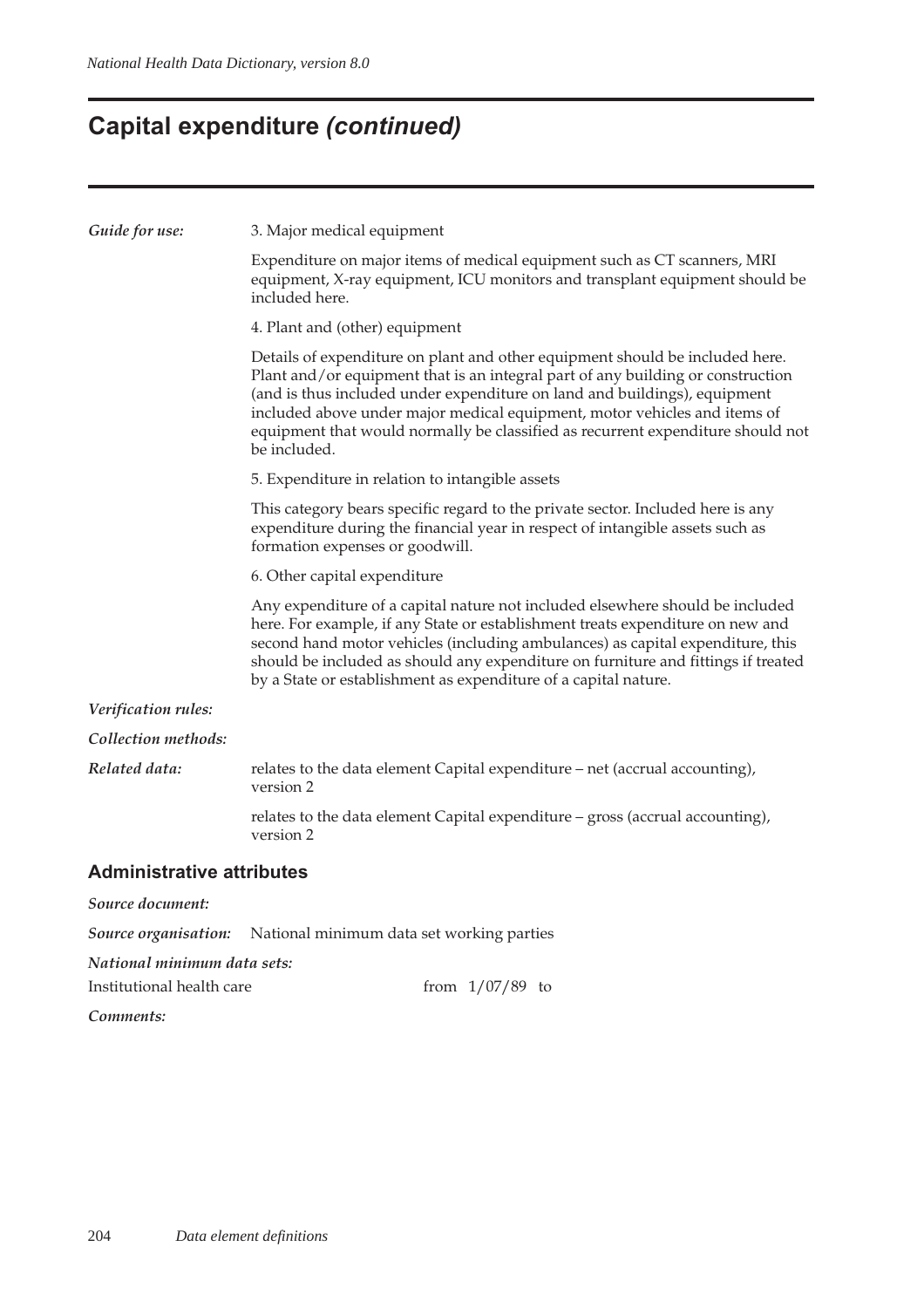# **Capital expenditure – gross (accrual accounting)**

| Admin. status:     | <b>CURRENT</b>                          | 1/07/97                                                                                                                                                                                                                                                                                                                                     |                 |                |
|--------------------|-----------------------------------------|---------------------------------------------------------------------------------------------------------------------------------------------------------------------------------------------------------------------------------------------------------------------------------------------------------------------------------------------|-----------------|----------------|
|                    | Identifying and definitional attributes |                                                                                                                                                                                                                                                                                                                                             |                 |                |
| Knowledgebase ID:  | 000325                                  |                                                                                                                                                                                                                                                                                                                                             | Version number: | $\overline{2}$ |
| Data element type: | <b>DATA ELEMENT</b>                     |                                                                                                                                                                                                                                                                                                                                             |                 |                |
| Definition:        | financial assets).                      | Expenditure in a period on the acquisition or enhancement of an asset (excluding                                                                                                                                                                                                                                                            |                 |                |
| Context:           | down into a number of major categories. | Health expenditure: gross capital expenditure is a significant, though variable,<br>element of total health establishment expenditure. Just as recurrent expenditure is<br>broken down into a number of major categories to enable a proper analysis of<br>health expenditure at the national level, so capital expenditure is to be broken |                 |                |
|                    | different potential users.              | Capital expenditure in the context of hospitals and closely related establishments<br>is a relatively undeveloped area. Nevertheless, there is a considerable interest in<br>health establishment capital expenditure data at the national level from many                                                                                  |                 |                |

#### **Relational and representational attributes**

| Datatype:      | Numeric                                                                                                                                                                                                                                                                                                                                                                            |  |                                 |                 | Representational form:                                                                                                                                                                                                                                              | <b>QUANTITATIVE VALUE</b>                                                                                                                                                                                                                                                                                                                                                                                                           |
|----------------|------------------------------------------------------------------------------------------------------------------------------------------------------------------------------------------------------------------------------------------------------------------------------------------------------------------------------------------------------------------------------------|--|---------------------------------|-----------------|---------------------------------------------------------------------------------------------------------------------------------------------------------------------------------------------------------------------------------------------------------------------|-------------------------------------------------------------------------------------------------------------------------------------------------------------------------------------------------------------------------------------------------------------------------------------------------------------------------------------------------------------------------------------------------------------------------------------|
| Field size:    | Min. 1                                                                                                                                                                                                                                                                                                                                                                             |  | Max.                            | 9               | Representational layout:                                                                                                                                                                                                                                            | \$\$\$,\$\$\$,\$\$\$                                                                                                                                                                                                                                                                                                                                                                                                                |
| Data domain:   | 1<br>2<br>3<br>4<br>5<br>6<br>7<br>8                                                                                                                                                                                                                                                                                                                                               |  | Land<br>Transport<br>Intangible | Other equipment | Buildings and building services (including plant)<br>Constructions (other than buildings)<br>Information technology<br>Major medical equipment                                                                                                                      |                                                                                                                                                                                                                                                                                                                                                                                                                                     |
| Guide for use: | This definition is for use where the accrual method of accounting has been<br>adopted.<br>To be coded separately for each type of gross capital expenditure described below:<br>1. Land<br>A solid section of the earth's surface which is held by the entity under a certificate<br>of title or reserve, leased in by the entity or allocated to the entity by another<br>agency. |  |                                 |                 |                                                                                                                                                                                                                                                                     |                                                                                                                                                                                                                                                                                                                                                                                                                                     |
|                |                                                                                                                                                                                                                                                                                                                                                                                    |  |                                 |                 | 2. Buildings and building services (including plant)<br>that are an integral part of the building and that contribute to the primary<br>function of a building to either directly or indirectly support the delivery of<br>fixtures (to be treated as maintenance). | An edifice that has a service potential constructed, acquired or held by a financial<br>lease for the specific purposes of the entity. Includes hospitals, hostels, nursing<br>homes and other buildings used for providing the service. Includes expenditure<br>on installation, alteration and improvement of fixtures, facilities and equipment<br>products and services. Excludes repair and replacement of worn-out or damaged |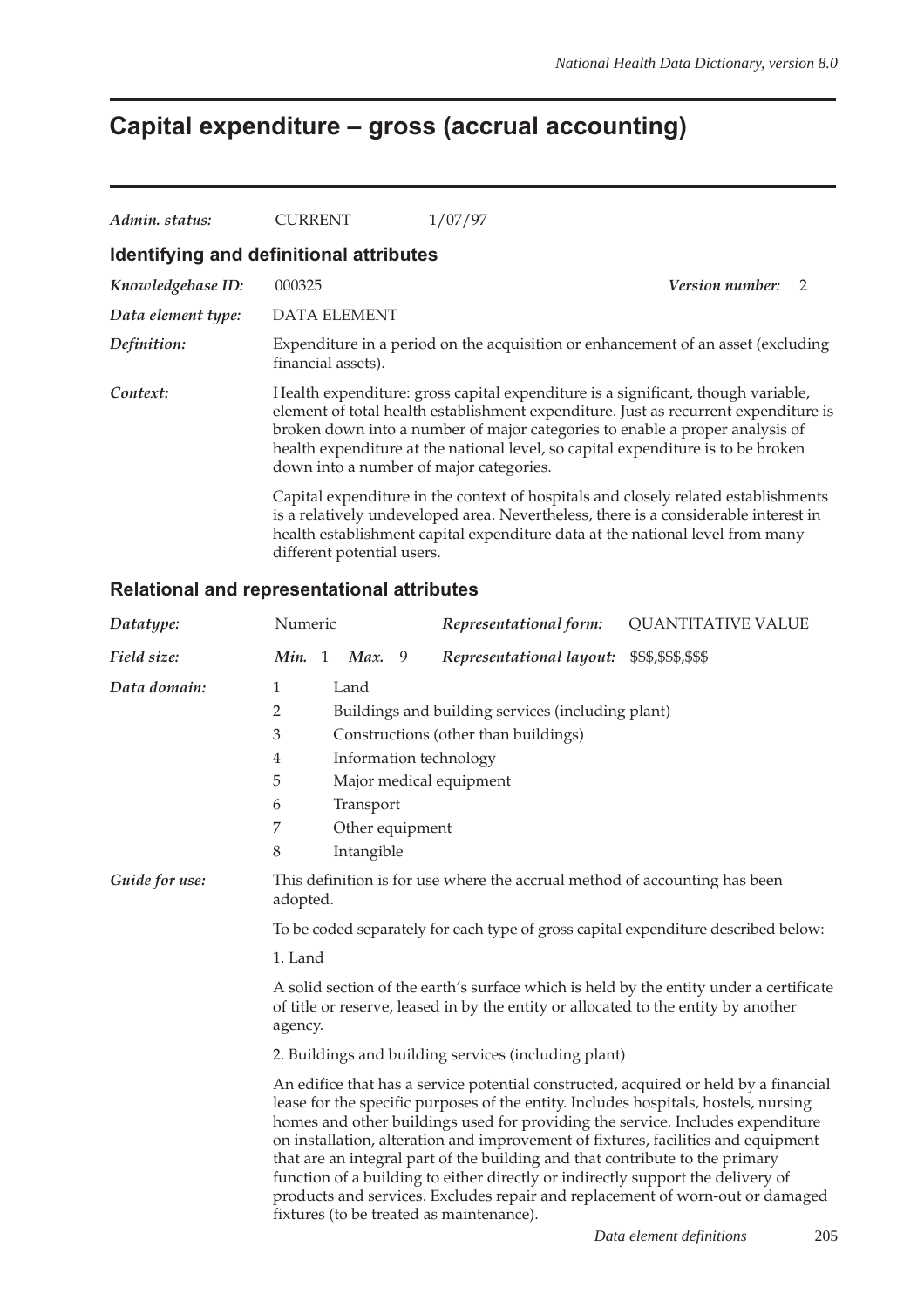## **Capital expenditure – gross (accrual accounting) (continued)**

*Guide for use (cont'd):* 3. Constructions (other than buildings)

| Expenditure on construction, major alterations and additions to fixed assets other<br>than buildings such as car parks, roads, bridges, storm water channels, dams,<br>drainage and sanitation systems, sporting facilities, gas, water and electricity<br>mains, communication systems, landscaping and grounds reticulation systems.<br>Includes expenditure on land reclamation, land clearance and raising or levelling<br>of building sites. |
|---------------------------------------------------------------------------------------------------------------------------------------------------------------------------------------------------------------------------------------------------------------------------------------------------------------------------------------------------------------------------------------------------------------------------------------------------|
| 4-7. Equipment                                                                                                                                                                                                                                                                                                                                                                                                                                    |
| An asset, not an integral part of any building or construction, used by an entity to<br>support the delivery of products and services. Items may be fixed or moveable.                                                                                                                                                                                                                                                                            |
| 4. Information technology                                                                                                                                                                                                                                                                                                                                                                                                                         |
| Computer installations and equipment such as mainframe and mini-computers,<br>personal computer networks and related hardware.                                                                                                                                                                                                                                                                                                                    |
| 5. Major medical equipment                                                                                                                                                                                                                                                                                                                                                                                                                        |
| Major items of medical equipment such as medical imaging (CT scanners, MRI,<br>radiology), ICU monitors and transplant equipment.                                                                                                                                                                                                                                                                                                                 |
| 6. Transport                                                                                                                                                                                                                                                                                                                                                                                                                                      |
| Expenditure on vehicles or equipment used for transport such as motor vehicles,<br>aircraft, ships, railway, tramway rolling stock, and attachments (such as trailers).<br>Includes major parts such as engines.                                                                                                                                                                                                                                  |
| 7. Other equipment                                                                                                                                                                                                                                                                                                                                                                                                                                |
| Includes machinery and equipment not elsewhere classified, such as furniture, art<br>objects, professional instruments and containers.                                                                                                                                                                                                                                                                                                            |
| 8. Intangible                                                                                                                                                                                                                                                                                                                                                                                                                                     |
| An asset which does not have physical substance, such as copyright, design,<br>patent, trademark, franchise or licence.                                                                                                                                                                                                                                                                                                                           |
| Australian dollars. Rounded to the nearest whole dollar.                                                                                                                                                                                                                                                                                                                                                                                          |
|                                                                                                                                                                                                                                                                                                                                                                                                                                                   |
| supersedes previous data element Capital expenditure, version 1                                                                                                                                                                                                                                                                                                                                                                                   |
| relates to the data element Capital expenditure - net (accrual accounting),<br>version 2                                                                                                                                                                                                                                                                                                                                                          |
|                                                                                                                                                                                                                                                                                                                                                                                                                                                   |

| Source document:            |                                                                                                                                                                                            |
|-----------------------------|--------------------------------------------------------------------------------------------------------------------------------------------------------------------------------------------|
|                             | <b>Source organisation:</b> National minimum data set working parties                                                                                                                      |
| National minimum data sets: |                                                                                                                                                                                            |
| Institutional health care   | from $1/07/89$ to                                                                                                                                                                          |
| Comments:                   | The capital expenditure data elements on an accrual accounting basis and on a<br>cash accounting basis will remain in use until all health authorities have adopted<br>accrual accounting. |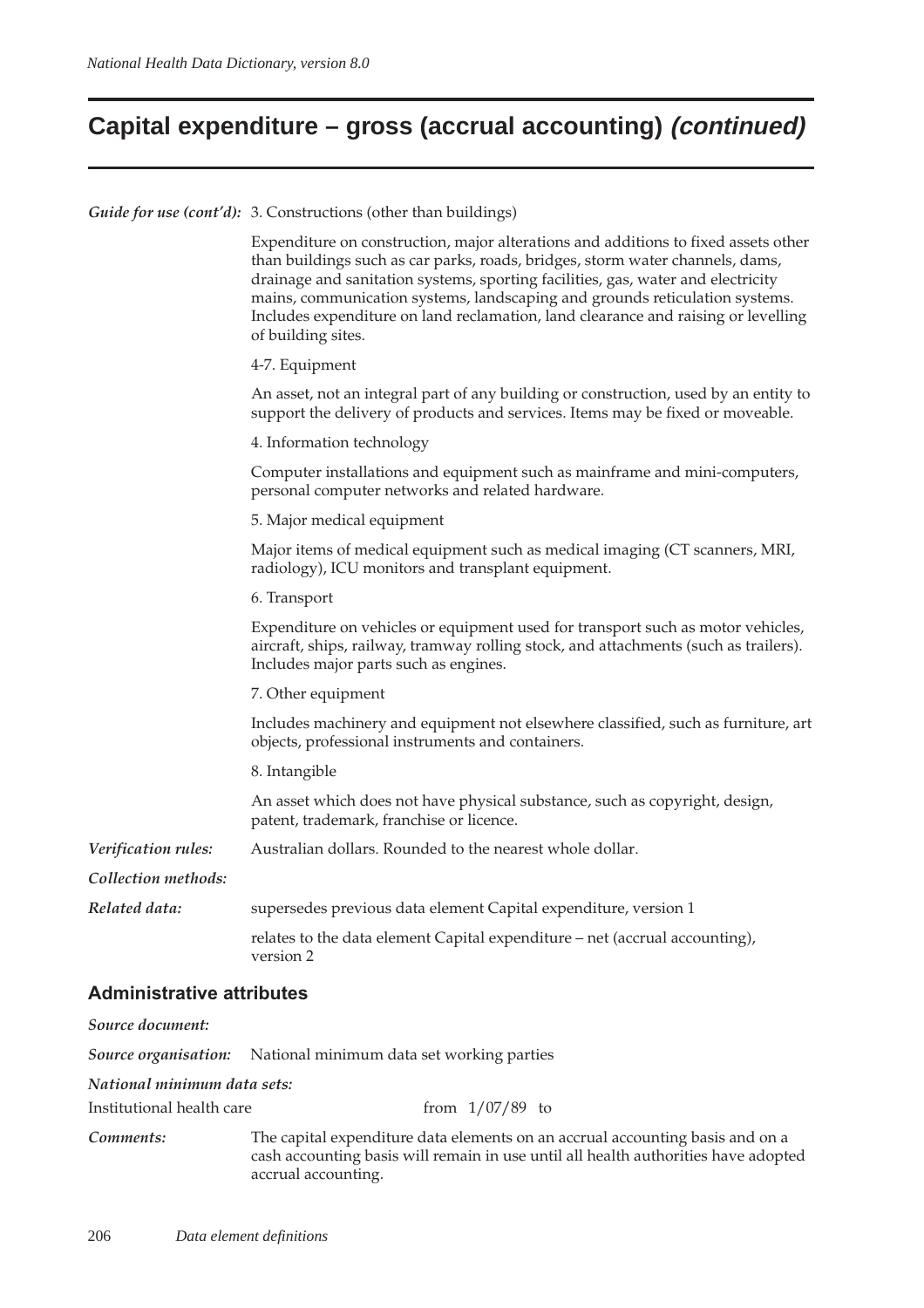## **Capital expenditure – net (accrual accounting)**

| Admin. status:     | CURRENT                                 | 1/07/97                                                                                                                                                                                                                                                                                                                                   |                        |                |
|--------------------|-----------------------------------------|-------------------------------------------------------------------------------------------------------------------------------------------------------------------------------------------------------------------------------------------------------------------------------------------------------------------------------------------|------------------------|----------------|
|                    | Identifying and definitional attributes |                                                                                                                                                                                                                                                                                                                                           |                        |                |
| Knowledgebase ID:  | 000396                                  |                                                                                                                                                                                                                                                                                                                                           | <b>Version number:</b> | $\overline{2}$ |
| Data element type: | <b>DATA ELEMENT</b>                     |                                                                                                                                                                                                                                                                                                                                           |                        |                |
| Definition:        |                                         | Gross capital expenditure less trade-in values of replaced items and receipts from<br>the sale of replaced or otherwise disposed items.                                                                                                                                                                                                   |                        |                |
| Context:           | down into a number of major categories. | Health expenditure: net capital expenditure is a significant, though variable,<br>element of total health establishment expenditure. Just as recurrent expenditure is<br>broken down into a number of major categories to enable a proper analysis of<br>health expenditure at the national level, so capital expenditure is to be broken |                        |                |
|                    | different potential users.              | Capital expenditure in the context of hospitals and closely related establishments<br>is a relatively undeveloped area. Nevertheless, there is a considerable interest in<br>health establishment capital expenditure data at the national level from many                                                                                |                        |                |

#### **Relational and representational attributes**

| Datatype:           | Numeric        |                 | Representational form:                                                        | <b>QUANTITATIVE VALUE</b>                                                         |
|---------------------|----------------|-----------------|-------------------------------------------------------------------------------|-----------------------------------------------------------------------------------|
| Field size:         | Min. 1         | <b>Max.</b> 9   | Representational layout:                                                      | \$\$\$,\$\$\$,\$\$\$                                                              |
| Data domain:        | 1              | Land            |                                                                               |                                                                                   |
|                     | $\overline{2}$ |                 | Buildings and building services (including plant)                             |                                                                                   |
|                     | 3              |                 | Constructions (other than buildings)                                          |                                                                                   |
|                     | $\overline{4}$ |                 | Information technology                                                        |                                                                                   |
|                     | 5              |                 | Major medical equipment                                                       |                                                                                   |
|                     | 6              | Transport       |                                                                               |                                                                                   |
|                     | 7              | Other equipment |                                                                               |                                                                                   |
|                     | 8              | Intangible      |                                                                               |                                                                                   |
| Guide for use:      |                |                 | 'capital expenditure – gross (accrual accounting)'.                           | To be calculated separately for each type of net capital expenditure described in |
| Verification rules: |                |                 | Australian dollars. Rounded to nearest whole dollar.                          |                                                                                   |
| Collection methods: |                |                 |                                                                               |                                                                                   |
| Related data:       |                |                 | supersedes previous data element Capital expenditure, version 1               |                                                                                   |
|                     | version 2      |                 | relates to the data element Capital expenditure - gross (accrual accounting), |                                                                                   |
|                     |                |                 |                                                                               |                                                                                   |

#### **Administrative attributes**

*Source document:*

|                             | <b>Source organisation:</b> National minimum data set working parties |
|-----------------------------|-----------------------------------------------------------------------|
| National minimum data sets: |                                                                       |
| Institutional health care   | from $1/07/89$ to                                                     |

*Comments:*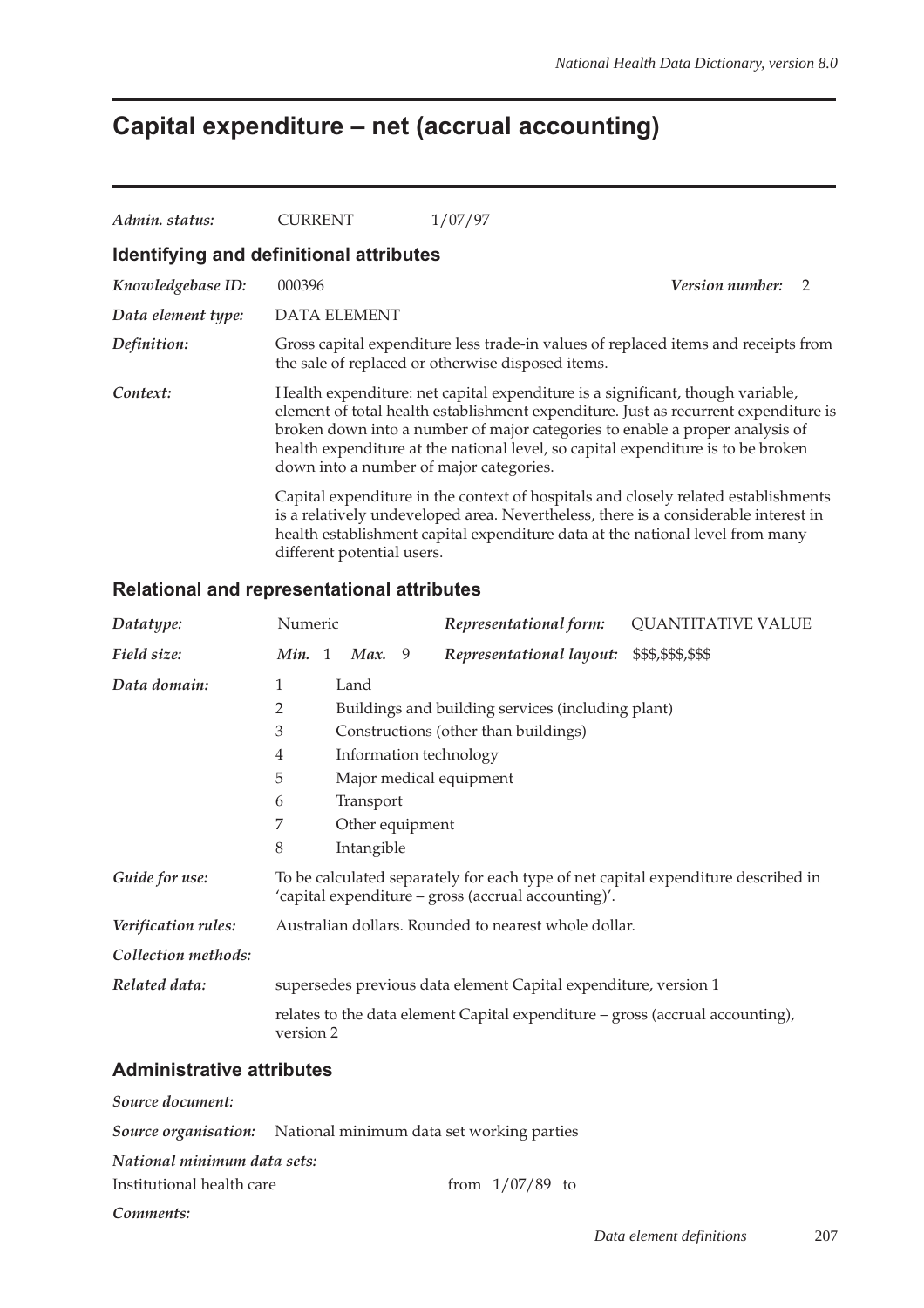### **Administrative expenses**

| Admin. status:                          | <b>CURRENT</b>                           | 1/07/89                                                                                                                                                                                                                                 |                        |  |  |  |  |
|-----------------------------------------|------------------------------------------|-----------------------------------------------------------------------------------------------------------------------------------------------------------------------------------------------------------------------------------------|------------------------|--|--|--|--|
| Identifying and definitional attributes |                                          |                                                                                                                                                                                                                                         |                        |  |  |  |  |
| Knowledgebase ID:                       | 000244                                   |                                                                                                                                                                                                                                         | <i>Version number:</i> |  |  |  |  |
| Data element type:                      | DATA ELEMENT                             |                                                                                                                                                                                                                                         |                        |  |  |  |  |
| Definition:                             | compensation).                           | All expenditure incurred by establishments (but not central administrations) of a<br>management expenses/administrative support nature such as any rates and<br>taxes, printing, telephone, stationery and insurance (including workers |                        |  |  |  |  |
| Context:                                | and also readily and easily collectable. | Health expenditure: considered to be a sufficiently significant element of non-<br>salary recurrent expenditure as to be separately identified at the national level                                                                    |                        |  |  |  |  |

### **Relational and representational attributes**

| Datatype:           | Numeric |        | Representational form:                                    | <b>QUANTITATIVE VALUE</b> |
|---------------------|---------|--------|-----------------------------------------------------------|---------------------------|
| Field size:         | Min. 1  | Max. 9 | Representational layout:                                  | \$\$\$,\$\$\$,\$\$\$      |
| Data domain:        |         |        |                                                           |                           |
| Guide for use:      |         |        |                                                           |                           |
| Verification rules: |         |        | Australian dollars. Rounded to nearest whole dollar.      |                           |
| Collection methods: |         |        |                                                           |                           |
| Related data:       |         |        | relates to the data element Establishment type, version 1 |                           |
|                     |         |        |                                                           |                           |

| Source document:             |                                                            |                   |  |
|------------------------------|------------------------------------------------------------|-------------------|--|
|                              | <b>Source organisation:</b> National Health Data Committee |                   |  |
| National minimum data sets:  |                                                            |                   |  |
| Institutional health care    |                                                            | from $1/07/89$ to |  |
| Community mental health care |                                                            | from $1/07/98$ to |  |
| Comments:                    |                                                            |                   |  |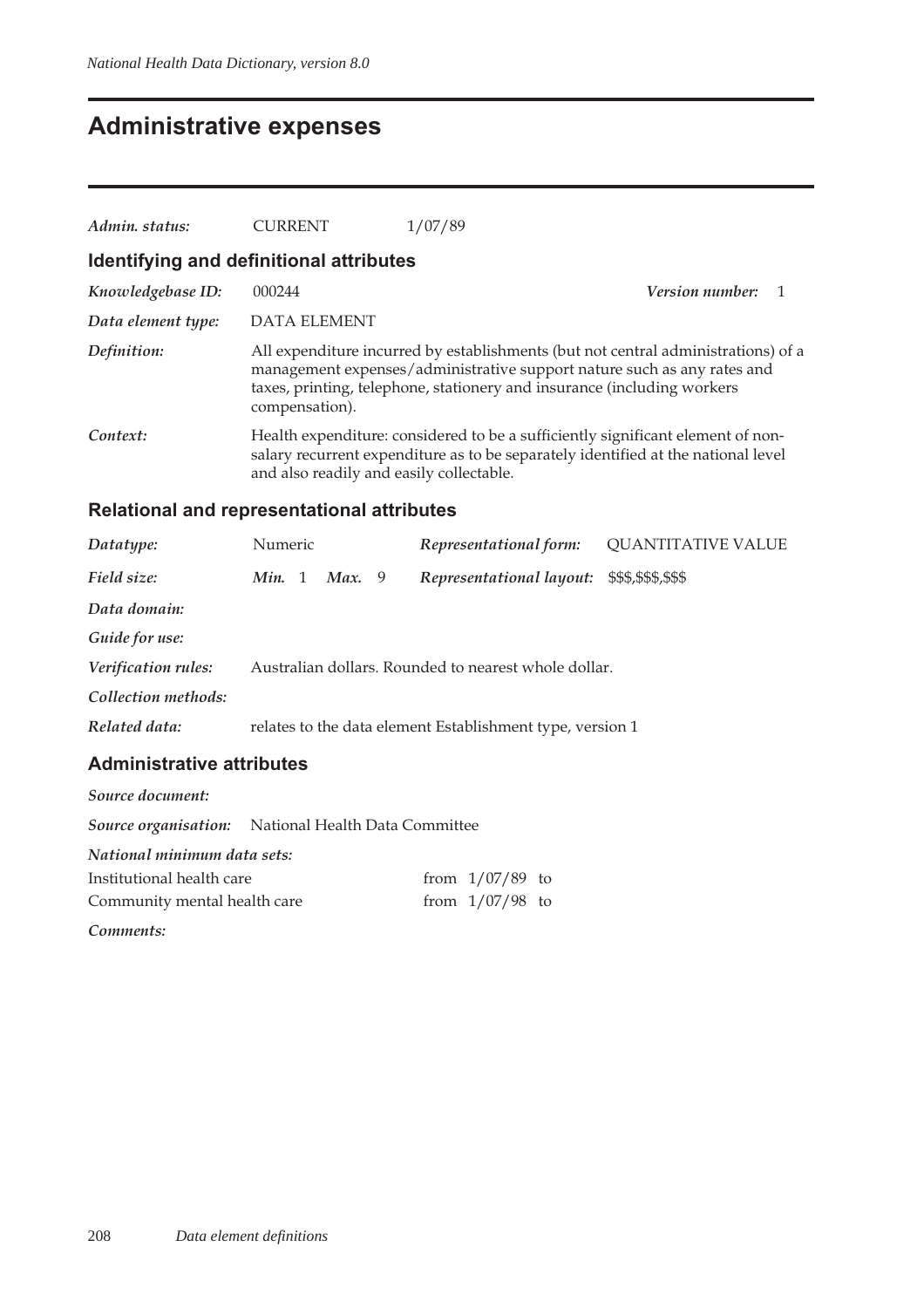### **Depreciation**

| Admin. status:                          | CURRENT             | 1/07/89                                                                                                                                                                                                                                                                                                                                                                                                                |  |  |  |  |  |  |
|-----------------------------------------|---------------------|------------------------------------------------------------------------------------------------------------------------------------------------------------------------------------------------------------------------------------------------------------------------------------------------------------------------------------------------------------------------------------------------------------------------|--|--|--|--|--|--|
| Identifying and definitional attributes |                     |                                                                                                                                                                                                                                                                                                                                                                                                                        |  |  |  |  |  |  |
| Knowledgebase ID:                       | 000246              | <i>Version number:</i>                                                                                                                                                                                                                                                                                                                                                                                                 |  |  |  |  |  |  |
| Data element type:                      | <b>DATA ELEMENT</b> |                                                                                                                                                                                                                                                                                                                                                                                                                        |  |  |  |  |  |  |
| Definition:                             | expenditure.        | Depreciation represents the expensing of a long-term asset over its useful life and<br>is related to the basic accounting principle of matching revenue and expenses for<br>the financial period. Depreciation charges for the current financial year only<br>should be shown as expenditure. Where intangible assets are amortised (such as<br>with some private hospitals) this should also be included in recurrent |  |  |  |  |  |  |
| Context:                                |                     | Health expenditure: this item has been retained for national minimum data sets<br>because of its significance for the private sector. Current period depreciation<br>charges form a significant component of expenditure for any health establishment<br>whose financial statements are based on accrual accounting.                                                                                                   |  |  |  |  |  |  |

#### **Relational and representational attributes**

| Datatype:           | Numeric |        | Representational form:                                    | <b>QUANTITATIVE VALUE</b> |
|---------------------|---------|--------|-----------------------------------------------------------|---------------------------|
| Field size:         | Min. 1  | Max. 9 | Representational layout: \$\$\$,\$\$\$,\$\$\$             |                           |
| Data domain:        |         |        |                                                           |                           |
| Guide for use:      |         |        |                                                           |                           |
| Verification rules: |         |        | Australian dollars. Rounded to nearest whole dollar.      |                           |
| Collection methods: |         |        |                                                           |                           |
| Related data:       |         |        | relates to the data element Establishment type, version 1 |                           |
|                     |         |        |                                                           |                           |

#### **Administrative attributes**

| Source document:             |                                                                                                                                                                                                                                                                                                                                |  |                   |  |
|------------------------------|--------------------------------------------------------------------------------------------------------------------------------------------------------------------------------------------------------------------------------------------------------------------------------------------------------------------------------|--|-------------------|--|
|                              | Source organisation: National Health Data Committee                                                                                                                                                                                                                                                                            |  |                   |  |
| National minimum data sets:  |                                                                                                                                                                                                                                                                                                                                |  |                   |  |
| Institutional health care    |                                                                                                                                                                                                                                                                                                                                |  | from $1/07/89$ to |  |
| Community mental health care |                                                                                                                                                                                                                                                                                                                                |  | from $1/07/98$ to |  |
| Comments:                    | With the long-term trend towards accrual accounting in the public sector, this<br>item will ultimately become significant for public sector establishments. Public<br>sector establishments in some States have adopted modified accrual accounting<br>identifying depreciation only, before reaching full accrual accounting. |  |                   |  |

Depreciation is now reported (March 1999) for most public sector establishments and should be reported as a separate recurrent expenditure.

Depreciation should be identified separately from other recurrent expenditure categories.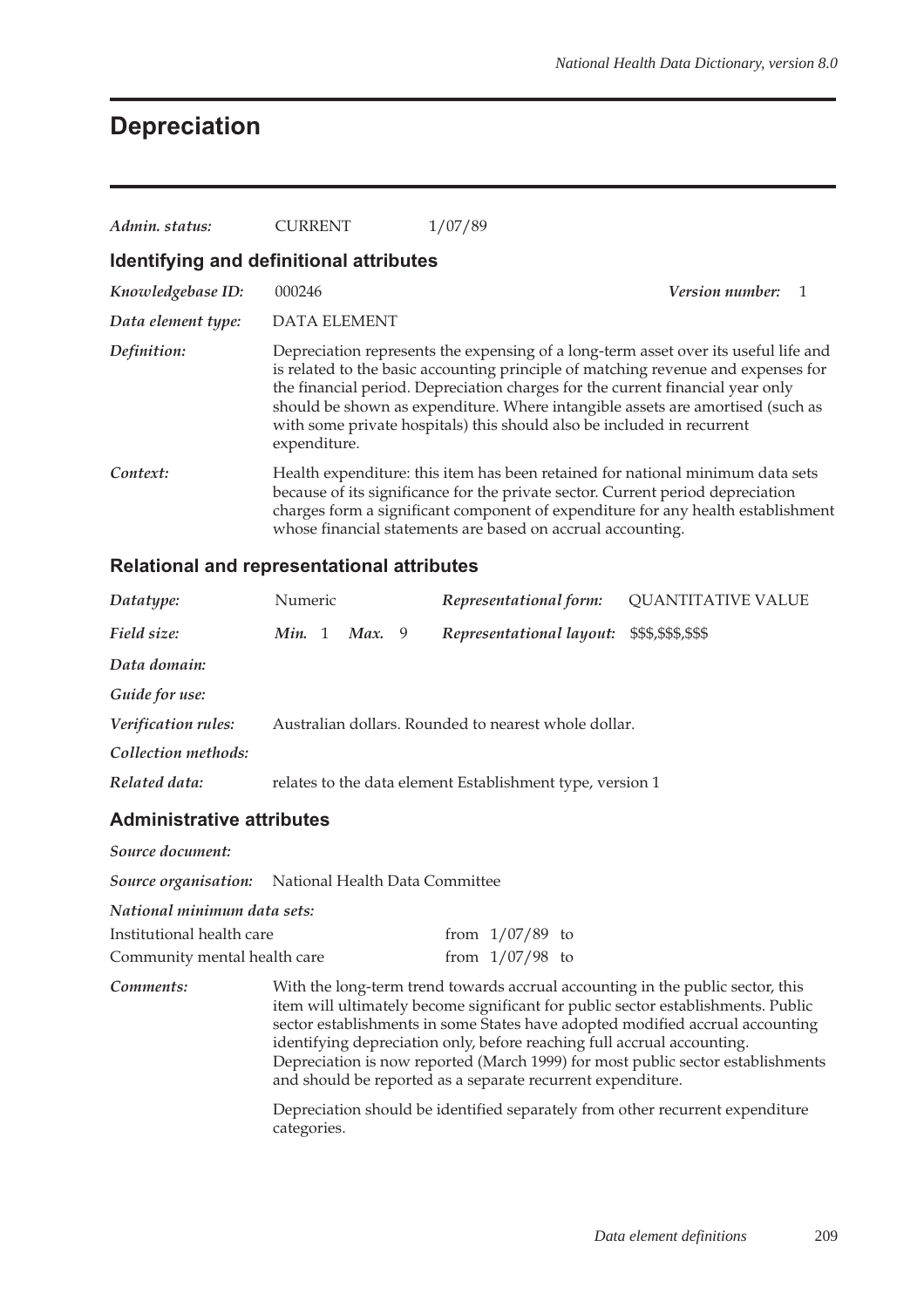### **Domestic services**

| Admin. status:                          | <b>CURRENT</b>            | 1/07/89                                                                                                                                                                                                                                                                                                                       |                        |  |  |  |  |  |
|-----------------------------------------|---------------------------|-------------------------------------------------------------------------------------------------------------------------------------------------------------------------------------------------------------------------------------------------------------------------------------------------------------------------------|------------------------|--|--|--|--|--|
| Identifying and definitional attributes |                           |                                                                                                                                                                                                                                                                                                                               |                        |  |  |  |  |  |
| Knowledgebase ID:                       | 000241                    |                                                                                                                                                                                                                                                                                                                               | <i>Version number:</i> |  |  |  |  |  |
| Data element type:                      | <b>DATA ELEMENT</b>       |                                                                                                                                                                                                                                                                                                                               |                        |  |  |  |  |  |
| Definition:                             | inter-hospital transfers. | The costs of all domestic services including electricity, other fuel and power,<br>domestic services for staff, accommodation and kitchen expenses but not<br>including salaries and wages, food costs or equipment replacement and repair<br>costs. Gross expenditure should be reported with no revenue offsets, except for |                        |  |  |  |  |  |
| Context:                                |                           | Health expenditure: this is a significant element of non-salary recurrent<br>expenditure for most establishments within the data set and is thus required for<br>any health expenditure analysis at the national level.                                                                                                       |                        |  |  |  |  |  |

### **Relational and representational attributes**

| Datatype:           | Numeric |        | Representational form:                                    | <b>QUANTITATIVE VALUE</b> |
|---------------------|---------|--------|-----------------------------------------------------------|---------------------------|
| Field size:         | Min. 1  | Max. 9 | Representational layout:                                  | \$\$\$,\$\$\$,\$\$\$      |
| Data domain:        |         |        |                                                           |                           |
| Guide for use:      |         |        |                                                           |                           |
| Verification rules: |         |        | Australian dollars. Rounded to nearest whole dollar.      |                           |
| Collection methods: |         |        |                                                           |                           |
| Related data:       |         |        | relates to the data element Establishment type, version 1 |                           |

| Source document:             |                                                                                                                                                                                                                                                                                                                                                        |  |                   |  |
|------------------------------|--------------------------------------------------------------------------------------------------------------------------------------------------------------------------------------------------------------------------------------------------------------------------------------------------------------------------------------------------------|--|-------------------|--|
|                              | Source organisation: National Health Data Committee                                                                                                                                                                                                                                                                                                    |  |                   |  |
| National minimum data sets:  |                                                                                                                                                                                                                                                                                                                                                        |  |                   |  |
| Institutional health care    |                                                                                                                                                                                                                                                                                                                                                        |  | from $1/07/89$ to |  |
| Community mental health care |                                                                                                                                                                                                                                                                                                                                                        |  | from $1/07/98$ to |  |
| Comments:                    | The possibility of separating fuel, light and power from domestic services which<br>would bring the overall non-salary recurrent expenditure categories closer to the<br>old Hospitals and Allied Services Advisory Council categories was briefly<br>considered by the Resources Working Party but members did not hold strong<br>views in this area. |  |                   |  |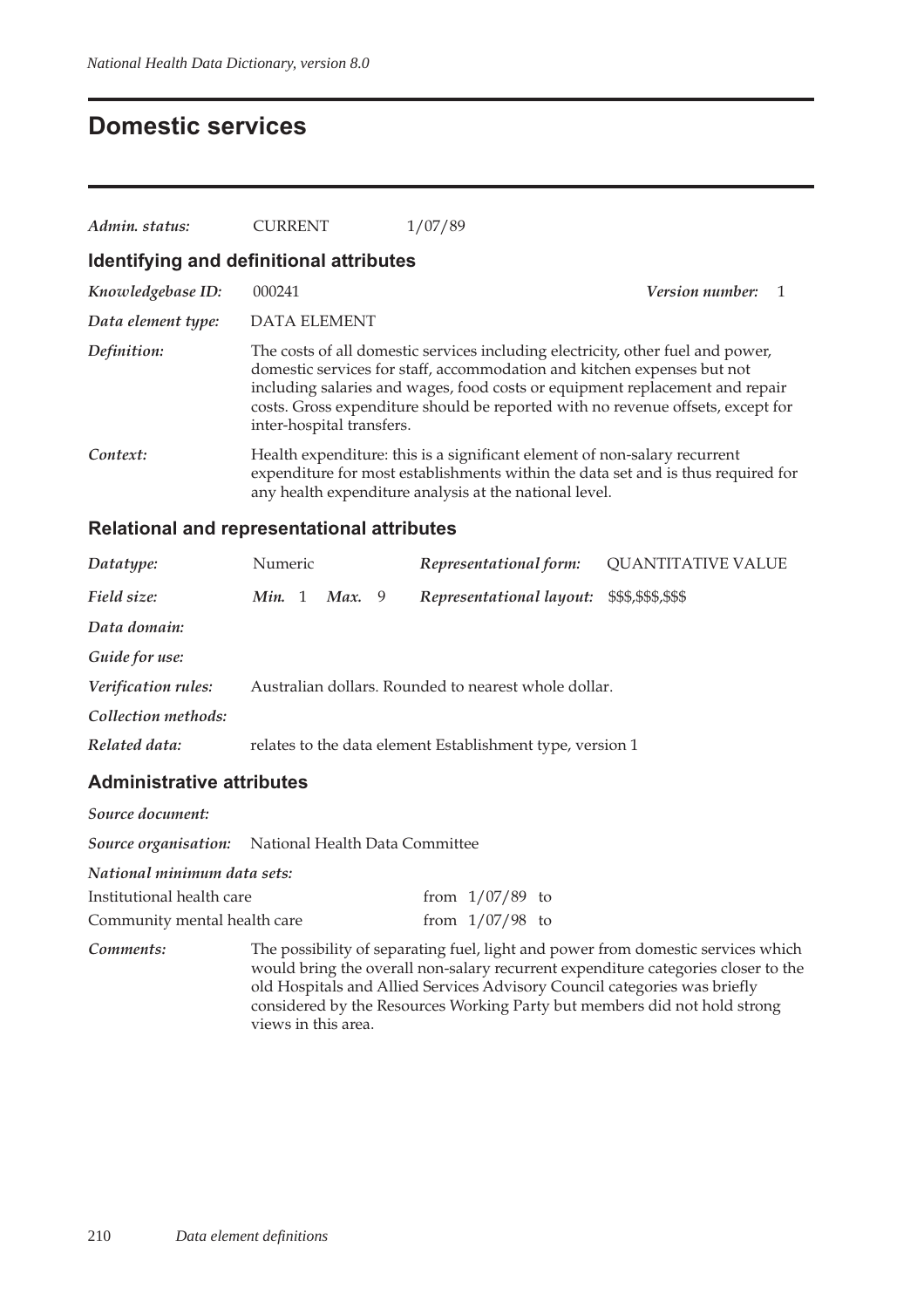## **Drug supplies**

| Admin. status:                                    | <b>CURRENT</b>                                                                                                                                                                                                                                          | 1/07/89                                                                |                                                                                     |  |
|---------------------------------------------------|---------------------------------------------------------------------------------------------------------------------------------------------------------------------------------------------------------------------------------------------------------|------------------------------------------------------------------------|-------------------------------------------------------------------------------------|--|
|                                                   |                                                                                                                                                                                                                                                         |                                                                        |                                                                                     |  |
| Identifying and definitional attributes           |                                                                                                                                                                                                                                                         |                                                                        |                                                                                     |  |
| Knowledgebase ID:                                 | 000238                                                                                                                                                                                                                                                  |                                                                        | <b>Version number:</b><br>1                                                         |  |
| Data element type:                                | <b>DATA ELEMENT</b>                                                                                                                                                                                                                                     |                                                                        |                                                                                     |  |
| Definition:                                       |                                                                                                                                                                                                                                                         | reported with no revenue offsets, except for inter-hospital transfers. | The cost of all drugs including the cost of containers. Gross expenditure should be |  |
| Context:                                          | Health expenditure: this is a significant element of non-salary recurrent<br>expenditure and also national level data on drug expenditure in hospitals is of<br>considerable interest in its own right to a wide range of persons and<br>organisations. |                                                                        |                                                                                     |  |
| <b>Relational and representational attributes</b> |                                                                                                                                                                                                                                                         |                                                                        |                                                                                     |  |
| Datatype:                                         | Numeric                                                                                                                                                                                                                                                 | Representational form:                                                 | <b>QUANTITATIVE VALUE</b>                                                           |  |
| Field size:                                       | Min. 1<br>Max. 9                                                                                                                                                                                                                                        | Representational layout:                                               | \$\$\$,\$\$\$,\$\$\$                                                                |  |
| Data domain:                                      |                                                                                                                                                                                                                                                         |                                                                        |                                                                                     |  |
| Guide for use:                                    |                                                                                                                                                                                                                                                         |                                                                        |                                                                                     |  |
| Verification rules:                               |                                                                                                                                                                                                                                                         | Australian dollars. Rounded to nearest whole dollar.                   |                                                                                     |  |
| Collection methods:                               |                                                                                                                                                                                                                                                         |                                                                        |                                                                                     |  |
| Related data:                                     |                                                                                                                                                                                                                                                         | relates to the data element Establishment type, version 1              |                                                                                     |  |
| <b>Administrative attributes</b>                  |                                                                                                                                                                                                                                                         |                                                                        |                                                                                     |  |
| Source document:                                  |                                                                                                                                                                                                                                                         |                                                                        |                                                                                     |  |

*Source organisation:* National Health Data Committee *National minimum data sets:* Institutional health care from  $1/07/89$  to Community mental health care from  $1/07/98$  to

*Comments:*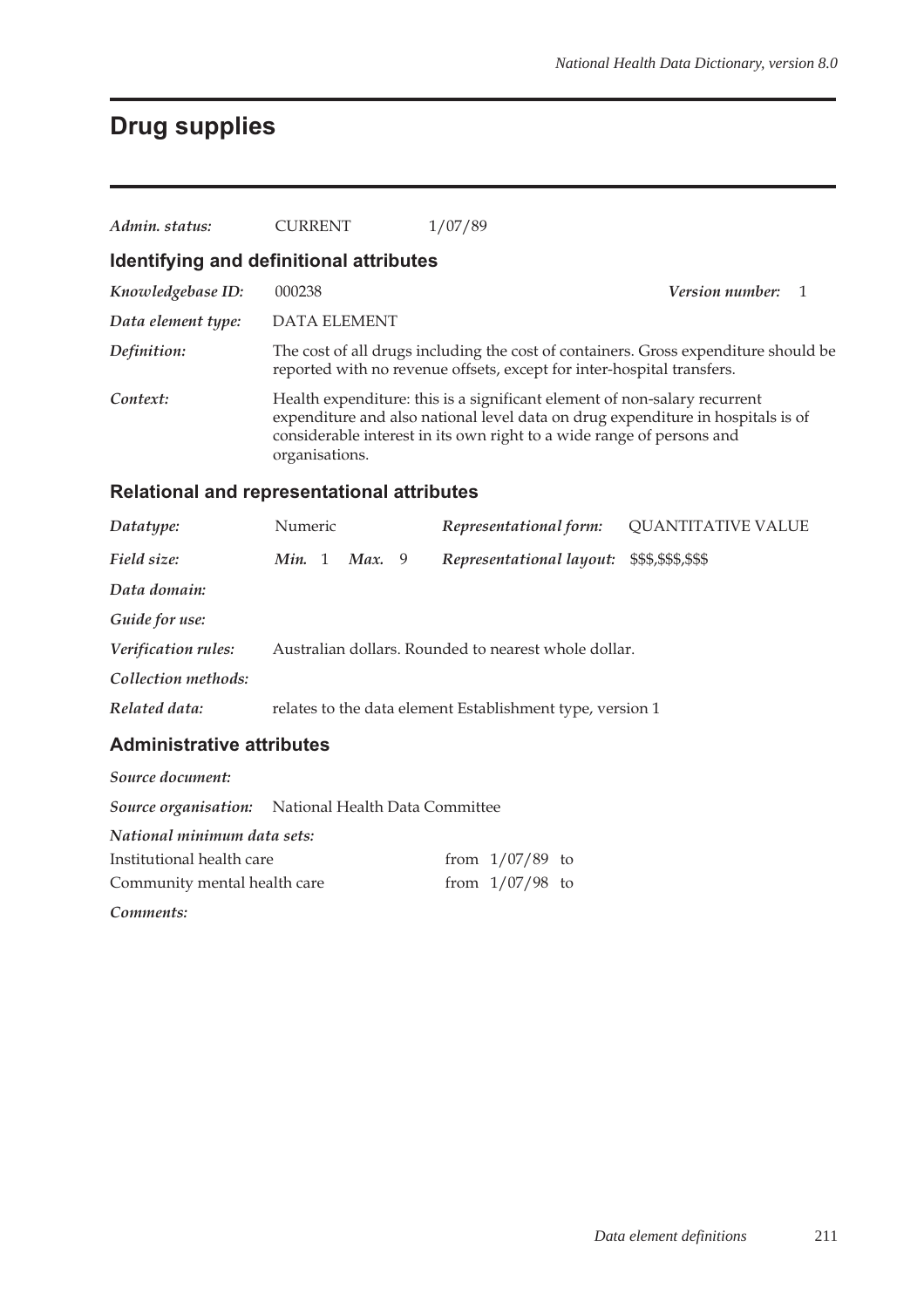## **Food supplies**

| Admin. status:                                                                           | <b>CURRENT</b>                                                                                                                                                                                                          | 1/07/89                                                                                                                                                                                                                                    |                             |  |  |
|------------------------------------------------------------------------------------------|-------------------------------------------------------------------------------------------------------------------------------------------------------------------------------------------------------------------------|--------------------------------------------------------------------------------------------------------------------------------------------------------------------------------------------------------------------------------------------|-----------------------------|--|--|
| Identifying and definitional attributes                                                  |                                                                                                                                                                                                                         |                                                                                                                                                                                                                                            |                             |  |  |
| Knowledgebase ID:                                                                        | 000240                                                                                                                                                                                                                  |                                                                                                                                                                                                                                            | <b>Version number:</b><br>1 |  |  |
| Data element type:                                                                       | <b>DATA ELEMENT</b>                                                                                                                                                                                                     |                                                                                                                                                                                                                                            |                             |  |  |
| Definition:                                                                              |                                                                                                                                                                                                                         | The cost of all food and beverages but not including kitchen expenses such as<br>utensils, cleaning materials, cutlery and crockery. Gross expenditure should be<br>reported with no revenue offsets, except for inter-hospital transfers. |                             |  |  |
| Context:                                                                                 | Health expenditure: this is a significant element of non-salary recurrent<br>expenditure for most establishments within the data set and is thus required for<br>any health expenditure analysis at the national level. |                                                                                                                                                                                                                                            |                             |  |  |
| <b>Relational and representational attributes</b>                                        |                                                                                                                                                                                                                         |                                                                                                                                                                                                                                            |                             |  |  |
| Datatype:                                                                                | Numeric                                                                                                                                                                                                                 | Representational form:                                                                                                                                                                                                                     | <b>QUANTITATIVE VALUE</b>   |  |  |
| Field size:                                                                              | <i>Min.</i> 1 <i>Max.</i> 9                                                                                                                                                                                             | Representational layout:                                                                                                                                                                                                                   | \$\$\$,\$\$\$,\$\$\$        |  |  |
| Data domain:                                                                             |                                                                                                                                                                                                                         |                                                                                                                                                                                                                                            |                             |  |  |
| Guide for use:                                                                           |                                                                                                                                                                                                                         |                                                                                                                                                                                                                                            |                             |  |  |
| Verification rules:                                                                      |                                                                                                                                                                                                                         | Australian dollars. Rounded to nearest whole dollar.                                                                                                                                                                                       |                             |  |  |
| Collection methods:                                                                      |                                                                                                                                                                                                                         |                                                                                                                                                                                                                                            |                             |  |  |
| Related data:                                                                            |                                                                                                                                                                                                                         | relates to the data element Establishment type, version 1                                                                                                                                                                                  |                             |  |  |
| <b>Administrative attributes</b>                                                         |                                                                                                                                                                                                                         |                                                                                                                                                                                                                                            |                             |  |  |
| Source document:                                                                         |                                                                                                                                                                                                                         |                                                                                                                                                                                                                                            |                             |  |  |
| Source organisation:                                                                     | National Health Data Committee                                                                                                                                                                                          |                                                                                                                                                                                                                                            |                             |  |  |
| National minimum data sets:<br>Institutional health care<br>Community mental health care |                                                                                                                                                                                                                         | from $1/07/89$ to<br>from $1/07/98$ to                                                                                                                                                                                                     |                             |  |  |
| Comments:                                                                                |                                                                                                                                                                                                                         |                                                                                                                                                                                                                                            |                             |  |  |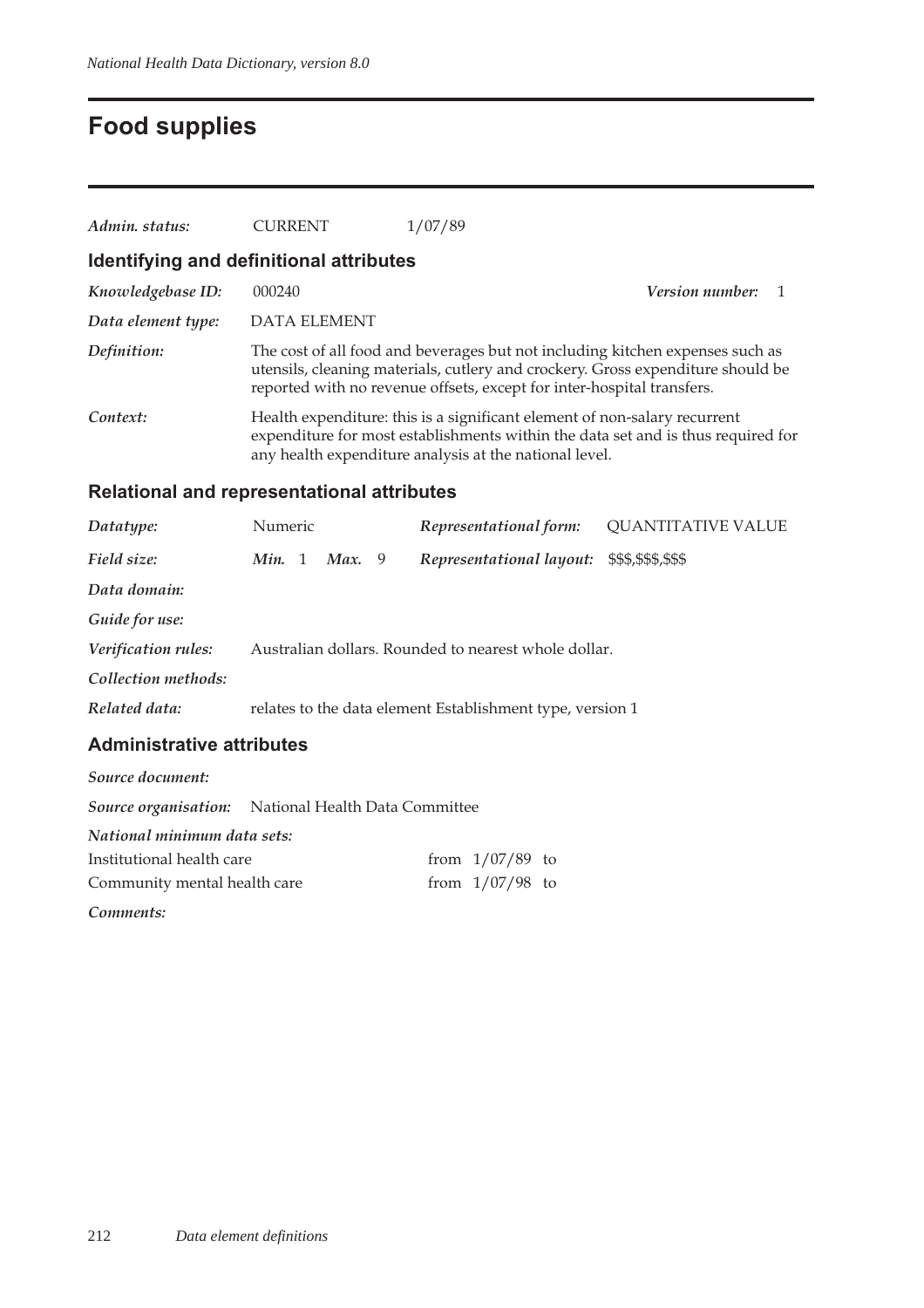### **Full-time equivalent staff**

| Admin. status:     | <b>CURRENT</b>                                                                                                                                                                                                                                                                                   | 1/07/97                                                                                                                                                                                                                                |                                                                                                                                                                                                                                                        |  |
|--------------------|--------------------------------------------------------------------------------------------------------------------------------------------------------------------------------------------------------------------------------------------------------------------------------------------------|----------------------------------------------------------------------------------------------------------------------------------------------------------------------------------------------------------------------------------------|--------------------------------------------------------------------------------------------------------------------------------------------------------------------------------------------------------------------------------------------------------|--|
|                    | Identifying and definitional attributes                                                                                                                                                                                                                                                          |                                                                                                                                                                                                                                        |                                                                                                                                                                                                                                                        |  |
| Knowledgebase ID:  | 000252                                                                                                                                                                                                                                                                                           |                                                                                                                                                                                                                                        | <b>Version number:</b><br>2                                                                                                                                                                                                                            |  |
| Data element type: | DERIVED DATA ELEMENT                                                                                                                                                                                                                                                                             |                                                                                                                                                                                                                                        |                                                                                                                                                                                                                                                        |  |
| Definition:        | excluded.                                                                                                                                                                                                                                                                                        | and hours of paid leave of any type for a staff member (or contract employee<br>for a full-time staff member when on the job (or contract employee where<br>applicable) under the relevant award or agreement for the staff member (or | Full time equivalent staff units are the on-job hours paid for (including overtime)<br>where applicable) divided by the number of ordinary time hours normally paid<br>contract employee occupation where applicable). Hours of unpaid leave are to be |  |
|                    |                                                                                                                                                                                                                                                                                                  | the supply of labour (e.g. nursing) rather than of products (e.g. photocopier<br>of labour supplied and could be reported as full-time equivalent units.                                                                               | Contract staff employed through an agency are included where the contract is for<br>maintenance). In the former case, the contract would normally specify the amount                                                                                   |  |
| Context:           | Health expenditure: to assist in analyses of the resource use and activity of<br>institutional health care providers. Inclusion of these data, classified by staffing<br>category, allows analysis of costs per unit of labour and analysis of staffing inputs<br>against establishment outputs. |                                                                                                                                                                                                                                        |                                                                                                                                                                                                                                                        |  |
|                    | <b>Relational and representational attributes</b>                                                                                                                                                                                                                                                |                                                                                                                                                                                                                                        |                                                                                                                                                                                                                                                        |  |
| Datatype:          | Numeric                                                                                                                                                                                                                                                                                          | Representational form:                                                                                                                                                                                                                 | <b>QUANTITATIVE VALUE</b>                                                                                                                                                                                                                              |  |
| Field size:        | Min. 1<br><b>Max.</b> 5                                                                                                                                                                                                                                                                          | Representational layout: NNNNN                                                                                                                                                                                                         |                                                                                                                                                                                                                                                        |  |
| Data domain:       |                                                                                                                                                                                                                                                                                                  | Average full-time equivalent staff units for each staffing category.                                                                                                                                                                   |                                                                                                                                                                                                                                                        |  |
| Guide for use:     | Staffing categories:                                                                                                                                                                                                                                                                             |                                                                                                                                                                                                                                        |                                                                                                                                                                                                                                                        |  |
|                    | C1.1 Salaried medical officers                                                                                                                                                                                                                                                                   |                                                                                                                                                                                                                                        |                                                                                                                                                                                                                                                        |  |
|                    | C1.2 Registered nurses                                                                                                                                                                                                                                                                           |                                                                                                                                                                                                                                        |                                                                                                                                                                                                                                                        |  |
|                    | C1.3 Enrolled nurses                                                                                                                                                                                                                                                                             |                                                                                                                                                                                                                                        |                                                                                                                                                                                                                                                        |  |
|                    | C1.4 Student nurses                                                                                                                                                                                                                                                                              |                                                                                                                                                                                                                                        |                                                                                                                                                                                                                                                        |  |
|                    | C1.5 Trainee / pupil nurses                                                                                                                                                                                                                                                                      |                                                                                                                                                                                                                                        |                                                                                                                                                                                                                                                        |  |
|                    | C1.6 Other personal care staff                                                                                                                                                                                                                                                                   |                                                                                                                                                                                                                                        |                                                                                                                                                                                                                                                        |  |
|                    | C1.7 Diagnostic and health professionals                                                                                                                                                                                                                                                         |                                                                                                                                                                                                                                        |                                                                                                                                                                                                                                                        |  |
|                    | C1.8 Administrative and clerical staff                                                                                                                                                                                                                                                           |                                                                                                                                                                                                                                        |                                                                                                                                                                                                                                                        |  |
|                    | C1.9 Domestic and other staff                                                                                                                                                                                                                                                                    |                                                                                                                                                                                                                                        |                                                                                                                                                                                                                                                        |  |
|                    | period is assumed to be a fortnight.                                                                                                                                                                                                                                                             | The average is to be calculated from pay period figures. The length of the pay                                                                                                                                                         |                                                                                                                                                                                                                                                        |  |
|                    |                                                                                                                                                                                                                                                                                                  | If under the relevant award of agreement a full-time nurse is paid for an 80                                                                                                                                                           | (ordinary time) hour fortnight, the full-time equivalent for a part-time nurse who                                                                                                                                                                     |  |

works 64 hours is 0.8. If a full-time nurse under the same award is paid for a 100 hours for that fortnight (20 hours overtime), then the full-time equivalent is 100 divided by  $80 = 1.25$ .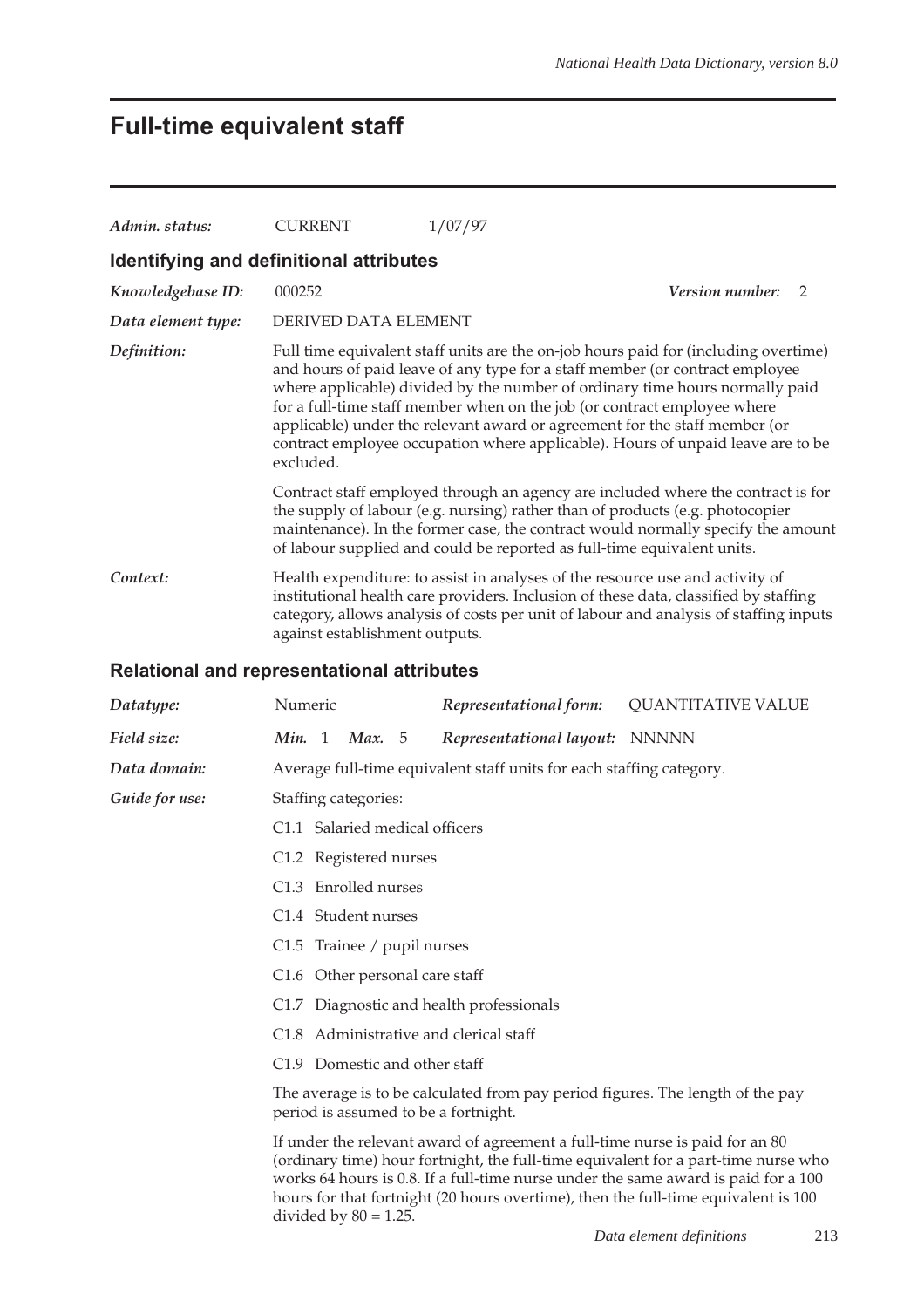## **Full-time equivalent staff** *(continued)*

|                                  | Guide for use (cont'd): Data on full-time equivalent staffing numbers by category should be consistent<br>with data on salaries and wages by staffing category. If the full-time equivalent<br>for contract staff is not collected then salaries for those contract staff should be<br>included in other recurrent expenditure data items.                                                                                                       |  |  |  |  |
|----------------------------------|--------------------------------------------------------------------------------------------------------------------------------------------------------------------------------------------------------------------------------------------------------------------------------------------------------------------------------------------------------------------------------------------------------------------------------------------------|--|--|--|--|
|                                  | Where staff provide services to more than one establishment, full-time equivalent<br>staff members should be apportioned between all establishments to which<br>services are provided on the basis of hours paid for in each. (Salary costs should<br>be apportioned on the same basis).                                                                                                                                                         |  |  |  |  |
| Verification rules:              |                                                                                                                                                                                                                                                                                                                                                                                                                                                  |  |  |  |  |
| Collection methods:              |                                                                                                                                                                                                                                                                                                                                                                                                                                                  |  |  |  |  |
| Related data:                    | supersedes previous data element Total full-time equivalent staff, version 1                                                                                                                                                                                                                                                                                                                                                                     |  |  |  |  |
| <b>Administrative attributes</b> |                                                                                                                                                                                                                                                                                                                                                                                                                                                  |  |  |  |  |
| Source document:                 |                                                                                                                                                                                                                                                                                                                                                                                                                                                  |  |  |  |  |
| Source organisation:             | National Health Data Committee                                                                                                                                                                                                                                                                                                                                                                                                                   |  |  |  |  |
| National minimum data sets:      |                                                                                                                                                                                                                                                                                                                                                                                                                                                  |  |  |  |  |
| Institutional health care        | from $1/07/89$ to                                                                                                                                                                                                                                                                                                                                                                                                                                |  |  |  |  |
| Comments:                        | This National Health Data Dictionary entry was amended during 1996-97. Until<br>then, both average and end of year counts of full-time equivalent staff were<br>included, and the end of year counts used as surrogates for the average counts if<br>the latter were unavailable. The average count is more useful for accurate analysis<br>of staffing inputs for establishment outputs and for assessments and comparisons<br>of labour costs. |  |  |  |  |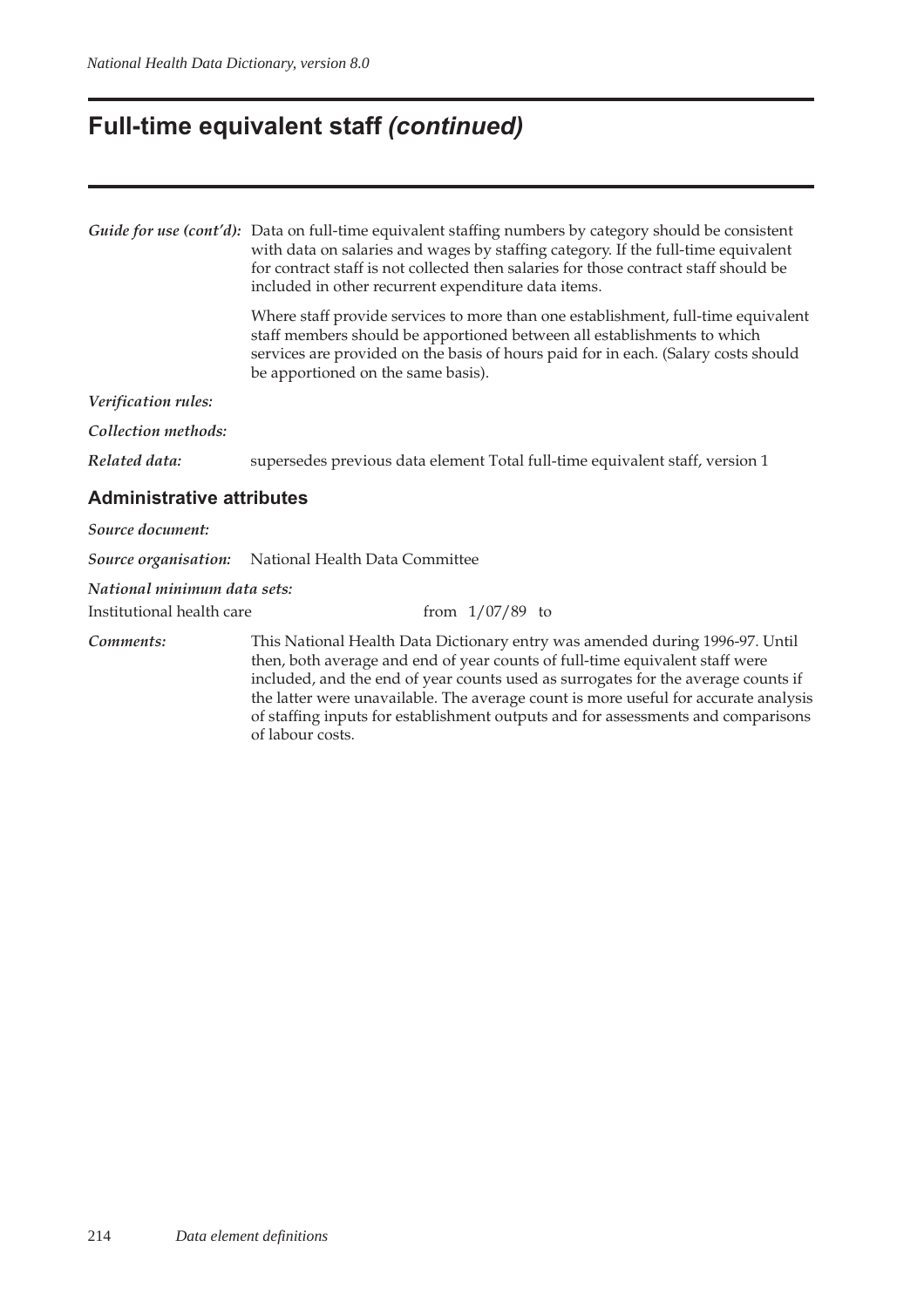## **Indirect health care expenditure**

| Admin. status:                          | <b>CURRENT</b>      | 1/07/89                                                                                                                                                                                                                                                                                                                                                                                                                                |  |
|-----------------------------------------|---------------------|----------------------------------------------------------------------------------------------------------------------------------------------------------------------------------------------------------------------------------------------------------------------------------------------------------------------------------------------------------------------------------------------------------------------------------------|--|
| Identifying and definitional attributes |                     |                                                                                                                                                                                                                                                                                                                                                                                                                                        |  |
| Knowledgebase ID:                       | 000326              | <b>Version number:</b><br>$\overline{1}$                                                                                                                                                                                                                                                                                                                                                                                               |  |
| Data element type:                      | <b>DATA ELEMENT</b> |                                                                                                                                                                                                                                                                                                                                                                                                                                        |  |
| Definition:                             | expenditure.        | Expenditures on health care that cannot be directly related to programs operated<br>by a particular establishment (that is, can only be indirectly related to particular<br>establishments). To be provided at the State level but disaggregated into patient<br>transport services, public health and monitoring services, central and statewide<br>support services, central administrations and other indirect health care          |  |
| Context:                                | other bodies.       | Health expenditure: to improve and substantiate fianncial reporting in relation to<br>indirect health care expenditure and assist in understanding differences in costs<br>for similar establishments in different States and regions, due to differences in the<br>extent to which support services and other services to residents/inpatients and<br>outpatients of establishments may be provided by the establishment itself or by |  |

### **Relational and representational attributes**

| Datatype:      | Numeric                                                                                                                                                                                                                                                                                                                                                                                                                                                                                                                                                                                                                                                                                                                                                                                                                                                        |  |                               |  | Representational form:   | <b>QUANTITATIVE VALUE</b> |  |
|----------------|----------------------------------------------------------------------------------------------------------------------------------------------------------------------------------------------------------------------------------------------------------------------------------------------------------------------------------------------------------------------------------------------------------------------------------------------------------------------------------------------------------------------------------------------------------------------------------------------------------------------------------------------------------------------------------------------------------------------------------------------------------------------------------------------------------------------------------------------------------------|--|-------------------------------|--|--------------------------|---------------------------|--|
| Field size:    | Min. 1                                                                                                                                                                                                                                                                                                                                                                                                                                                                                                                                                                                                                                                                                                                                                                                                                                                         |  | Max. 9                        |  | Representational layout: | \$\$\$,\$\$\$,\$\$\$      |  |
| Data domain:   |                                                                                                                                                                                                                                                                                                                                                                                                                                                                                                                                                                                                                                                                                                                                                                                                                                                                |  |                               |  |                          |                           |  |
| Guide for use: | Indirect health care expenditure is to be reported separately for each of the<br>following categories:                                                                                                                                                                                                                                                                                                                                                                                                                                                                                                                                                                                                                                                                                                                                                         |  |                               |  |                          |                           |  |
|                |                                                                                                                                                                                                                                                                                                                                                                                                                                                                                                                                                                                                                                                                                                                                                                                                                                                                |  | 1. Patient transport services |  |                          |                           |  |
|                | Public or registered non-profit organisations which provide patient transport (or<br>ambulance) for services associated with inpatient or residential episodes at<br>residential establishments within the scope of this data set.                                                                                                                                                                                                                                                                                                                                                                                                                                                                                                                                                                                                                             |  |                               |  |                          |                           |  |
|                | This category excludes patient transport services provided by other types of<br>establishments (for example, public hospitals) as part of their normal services.<br>This category includes centralised and statewide patient transport services (for<br>example, Queensland Ambulance Transport Brigade) which operate<br>independently of individual inpatient establishments.                                                                                                                                                                                                                                                                                                                                                                                                                                                                                |  |                               |  |                          |                           |  |
|                | 2. Public health and monitoring services                                                                                                                                                                                                                                                                                                                                                                                                                                                                                                                                                                                                                                                                                                                                                                                                                       |  |                               |  |                          |                           |  |
|                | Public or registered non-profit services and organisations with centralised,<br>statewide or national public health or monitoring services. These include<br>programs concerned primarily with preventing the occurrence of diseases and<br>mitigating their effect, and includes such activities as mass chest X-ray<br>campaigns, immunisation and vaccination programs, control of communicable<br>diseases, ante-natal and post-natal clinics, preschool and school medical services,<br>infant welfare clinics, hygiene and nutrition advisory services, food and drug<br>inspection services, regulation of standards of sanitation, quarantine services, pest<br>control, anti-cancer, anti-drug and anti-smoking campaigns and other programs<br>to increase public awareness of disease symptoms and health hazards,<br>occupational health services, |  |                               |  |                          |                           |  |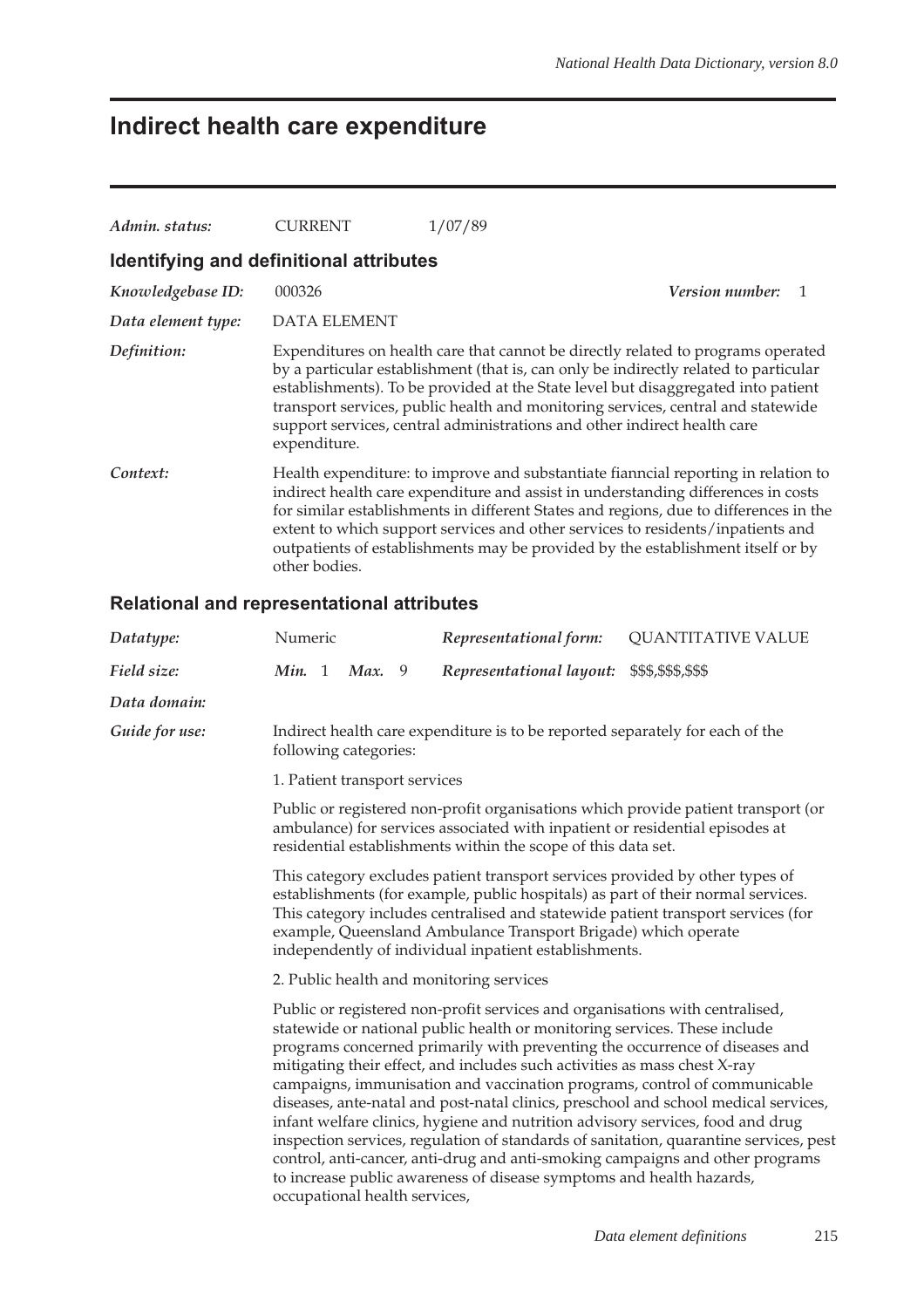### **Indirect health care expenditure** *(continued)*

|                                  | Guide for use: (cont'd) Worksafe Australia, the Australian Institute of Health and Welfare and the<br>National Health and Medical Research Council.                                                                                                                                                                                |  |  |  |  |  |
|----------------------------------|------------------------------------------------------------------------------------------------------------------------------------------------------------------------------------------------------------------------------------------------------------------------------------------------------------------------------------|--|--|--|--|--|
|                                  | Included here would be child dental services comprising expenditure incurred<br>(other than by individual establishments) or dental examinations, provision of<br>preventive and curative dentistry, dental health education for infants and school<br>children and expenditure incurred in the training of dental therapists.     |  |  |  |  |  |
|                                  | 3. Central and statewide support services                                                                                                                                                                                                                                                                                          |  |  |  |  |  |
|                                  | Public or registered services which provide central or statewide support services<br>for residential establishments within the scope of this data set. These include<br>central pathology services, central linen services and frozen food services and<br>blood banks provided on a central or statewide basis such as Red Cross. |  |  |  |  |  |
|                                  | 4. Central administrations                                                                                                                                                                                                                                                                                                         |  |  |  |  |  |
|                                  | Expenditures relating to central health administration, research and planning for<br>central and regional offices of State, Territory and Commonwealth health<br>authorities and related departments (for example, the Department of Veterans'<br>Affairs).                                                                        |  |  |  |  |  |
|                                  | 5. Other                                                                                                                                                                                                                                                                                                                           |  |  |  |  |  |
|                                  | Any other indirect health care expenditure as defined above not catered for in the<br>above categories. This might include such things as family planning and parental<br>health counselling services and expenditure incurred in the registration of<br>notifiable diseases and other medical information.                        |  |  |  |  |  |
| Verification rules:              |                                                                                                                                                                                                                                                                                                                                    |  |  |  |  |  |
| Collection methods:              |                                                                                                                                                                                                                                                                                                                                    |  |  |  |  |  |
| Related data:                    |                                                                                                                                                                                                                                                                                                                                    |  |  |  |  |  |
| <b>Administrative attributes</b> |                                                                                                                                                                                                                                                                                                                                    |  |  |  |  |  |
| Source document:                 |                                                                                                                                                                                                                                                                                                                                    |  |  |  |  |  |
| Source organisation:             | National Health Data Committee                                                                                                                                                                                                                                                                                                     |  |  |  |  |  |
| National minimum data sets:      |                                                                                                                                                                                                                                                                                                                                    |  |  |  |  |  |
| Institutional health care        | from $1/07/89$ to                                                                                                                                                                                                                                                                                                                  |  |  |  |  |  |
| Comments:                        | Resources Working Party members were concerned about the possibility that                                                                                                                                                                                                                                                          |  |  |  |  |  |

double counting of programs at the hospital and again at the State level and were also concerned at the lack of uniformity between States. Where possible expenditure relating to programs operated by hospitals should be at the hospital level.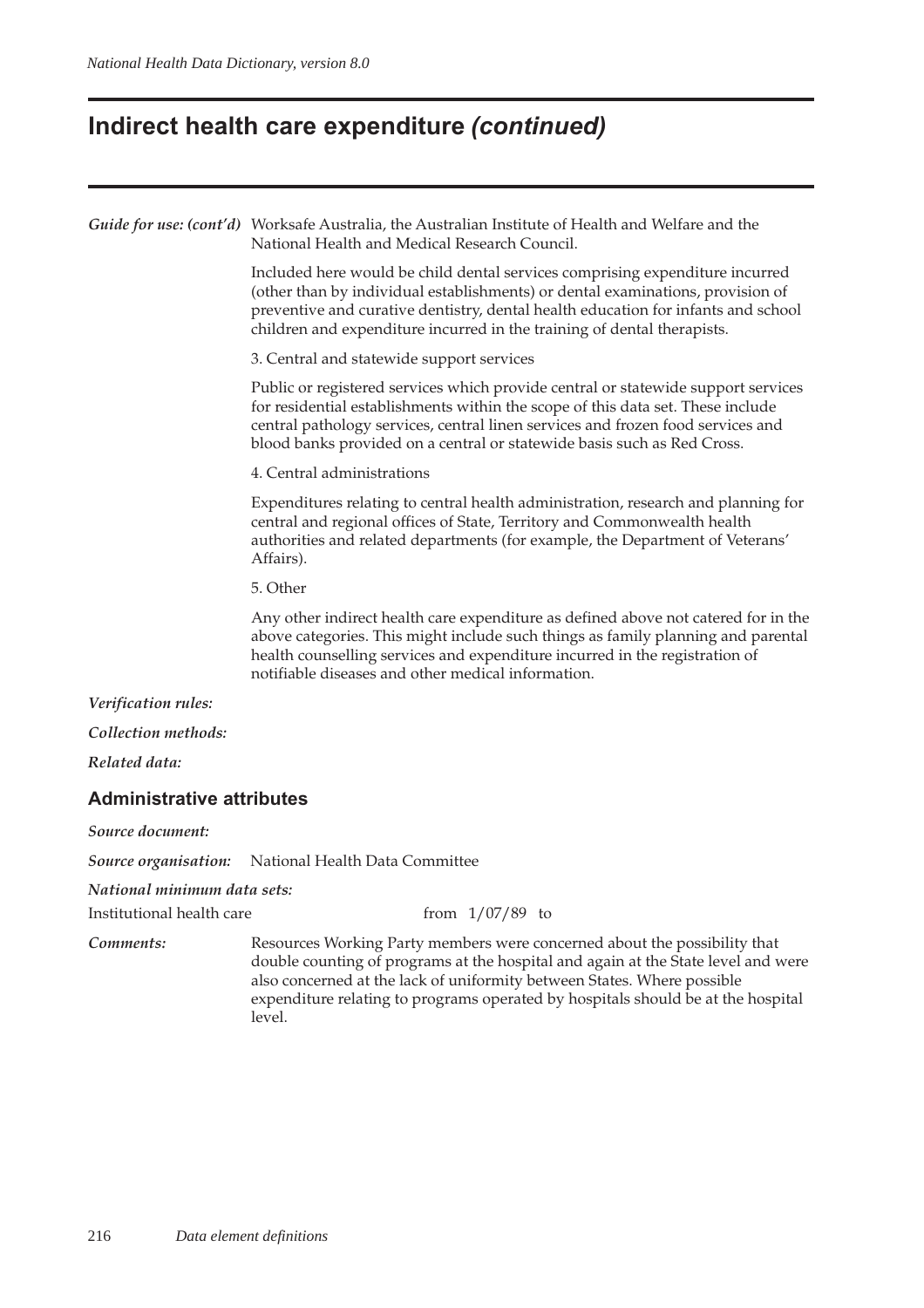## **Interest payments**

| Admin. status:     | CURRENT                                 | 1/07/89                                                                                                                                                                                                                                                                                                                                                                                                               |  |  |  |  |  |  |  |
|--------------------|-----------------------------------------|-----------------------------------------------------------------------------------------------------------------------------------------------------------------------------------------------------------------------------------------------------------------------------------------------------------------------------------------------------------------------------------------------------------------------|--|--|--|--|--|--|--|
|                    | Identifying and definitional attributes |                                                                                                                                                                                                                                                                                                                                                                                                                       |  |  |  |  |  |  |  |
| Knowledgebase ID:  | 000245                                  | <b>Version number:</b>                                                                                                                                                                                                                                                                                                                                                                                                |  |  |  |  |  |  |  |
| Data element type: | <b>DATA ELEMENT</b>                     |                                                                                                                                                                                                                                                                                                                                                                                                                       |  |  |  |  |  |  |  |
| Definition:        |                                         | Payments made by or on behalf of the establishment in respect of borrowings (e.g.<br>interest on bank overdraft) provided the establishment is permitted to borrow.<br>This does not include the cost of equity capital (i.e. dividends on shares) in<br>respect of profit making private establishments.                                                                                                             |  |  |  |  |  |  |  |
| Context:           |                                         | Health expenditure: this item has been retained in the data set because of its<br>significance for the private sector. Private profit making establishments will seek<br>to fund their operations either by loan borrowings (debt capital) or raising shares<br>(equity capital). The cost of either can be significant, although the cost of the latter<br>(that is, dividends on shares) would come out of profits. |  |  |  |  |  |  |  |

### **Relational and representational attributes**

| Datatype:           | <b>Numeric</b>   | Representational form:                                    | <b>QUANTITATIVE VALUE</b> |
|---------------------|------------------|-----------------------------------------------------------|---------------------------|
| Field size:         | Min. 1<br>Max. 9 | Representational layout: \$\$\$,\$\$\$,\$\$\$             |                           |
| Data domain:        |                  |                                                           |                           |
| Guide for use:      |                  |                                                           |                           |
| Verification rules: |                  | Australian dollars. Rounded to nearest whole dollar.      |                           |
| Collection methods: |                  |                                                           |                           |
| Related data:       |                  | relates to the data element Establishment type, version 1 |                           |

| Source document:             |                                                     |  |                   |  |                                                                                                                                                                                                                                                                                                                                                                                                                                    |
|------------------------------|-----------------------------------------------------|--|-------------------|--|------------------------------------------------------------------------------------------------------------------------------------------------------------------------------------------------------------------------------------------------------------------------------------------------------------------------------------------------------------------------------------------------------------------------------------|
|                              | Source organisation: National Health Data Committee |  |                   |  |                                                                                                                                                                                                                                                                                                                                                                                                                                    |
| National minimum data sets:  |                                                     |  |                   |  |                                                                                                                                                                                                                                                                                                                                                                                                                                    |
| Institutional health care    |                                                     |  | from $1/07/89$ to |  |                                                                                                                                                                                                                                                                                                                                                                                                                                    |
| Community mental health care |                                                     |  | from $1/07/98$ to |  |                                                                                                                                                                                                                                                                                                                                                                                                                                    |
| Comments:                    | private sector.                                     |  |                   |  | The item would not have been retained if the data set was restricted to the public<br>sector. In some States, public hospitals may not be permitted to borrow funds or it<br>may be entirely a State treasury matter, not identifiable by the health authority.<br>Even where public sector establishment borrowings might be identified, this<br>appears to be a sensitive area and also of less overall significance than in the |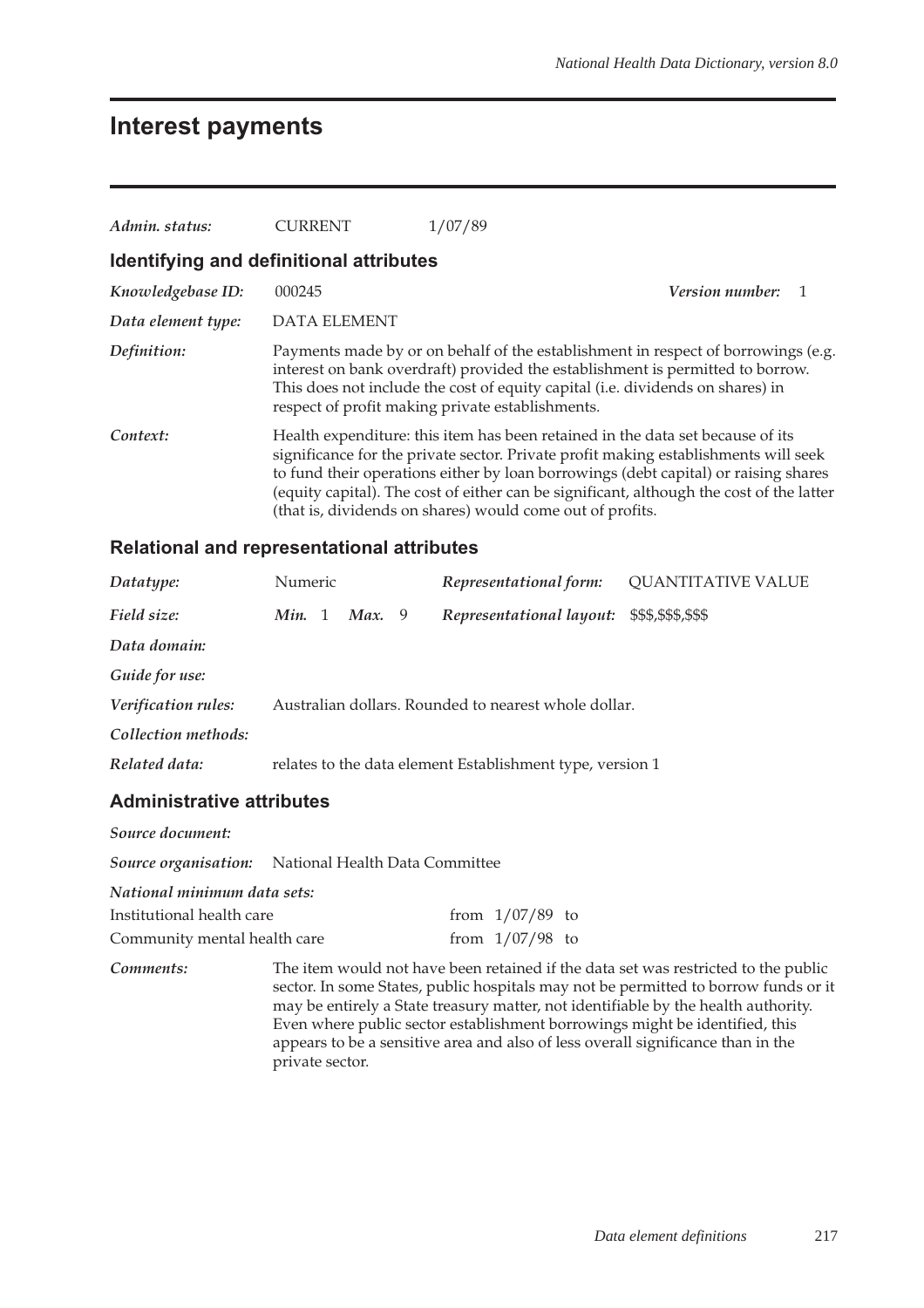## **Medical and surgical supplies**

| Admin. status:                          | <b>CURRENT</b>             | 1/07/89                                                                                                                                                                                                                                            |                        |
|-----------------------------------------|----------------------------|----------------------------------------------------------------------------------------------------------------------------------------------------------------------------------------------------------------------------------------------------|------------------------|
| Identifying and definitional attributes |                            |                                                                                                                                                                                                                                                    |                        |
| Knowledgebase ID:                       | 000239                     |                                                                                                                                                                                                                                                    | <b>Version number:</b> |
| Data element type:                      | DATA ELEMENT               |                                                                                                                                                                                                                                                    |                        |
| Definition:                             |                            | The cost of all consumables of a medical or surgical nature (excluding drug<br>supplies) but not including expenditure on equipment repairs. Gross expenditure<br>should be reported with no revenue offsets, except for inter-hospital transfers. |                        |
| Context:                                | persons and organisations. | Health expenditure: as for the data element Drug supplies this is a significant<br>element of non-salary expenditure and national-level data on medical and<br>surgical supplies is of considerable interest in its own right to a wide range of   |                        |

### **Relational and representational attributes**

| Datatype:           | Numeric |        | Representational form:                                    | <b>QUANTITATIVE VALUE</b> |
|---------------------|---------|--------|-----------------------------------------------------------|---------------------------|
| Field size:         | Min. 1  | Max. 9 | Representational layout:                                  | \$\$\$,\$\$\$,\$\$\$      |
| Data domain:        |         |        |                                                           |                           |
| Guide for use:      |         |        |                                                           |                           |
| Verification rules: |         |        | Australian dollars. Rounded to nearest whole dollar.      |                           |
| Collection methods: |         |        |                                                           |                           |
| Related data:       |         |        | relates to the data element Establishment type, version 1 |                           |
|                     |         |        |                                                           |                           |

| Source document:                                           |  |                   |  |
|------------------------------------------------------------|--|-------------------|--|
| <b>Source organisation:</b> National Health Data Committee |  |                   |  |
| National minimum data sets:                                |  |                   |  |
| Institutional health care                                  |  | from $1/07/89$ to |  |
| Community mental health care                               |  | from $1/07/98$ to |  |
| Comments:                                                  |  |                   |  |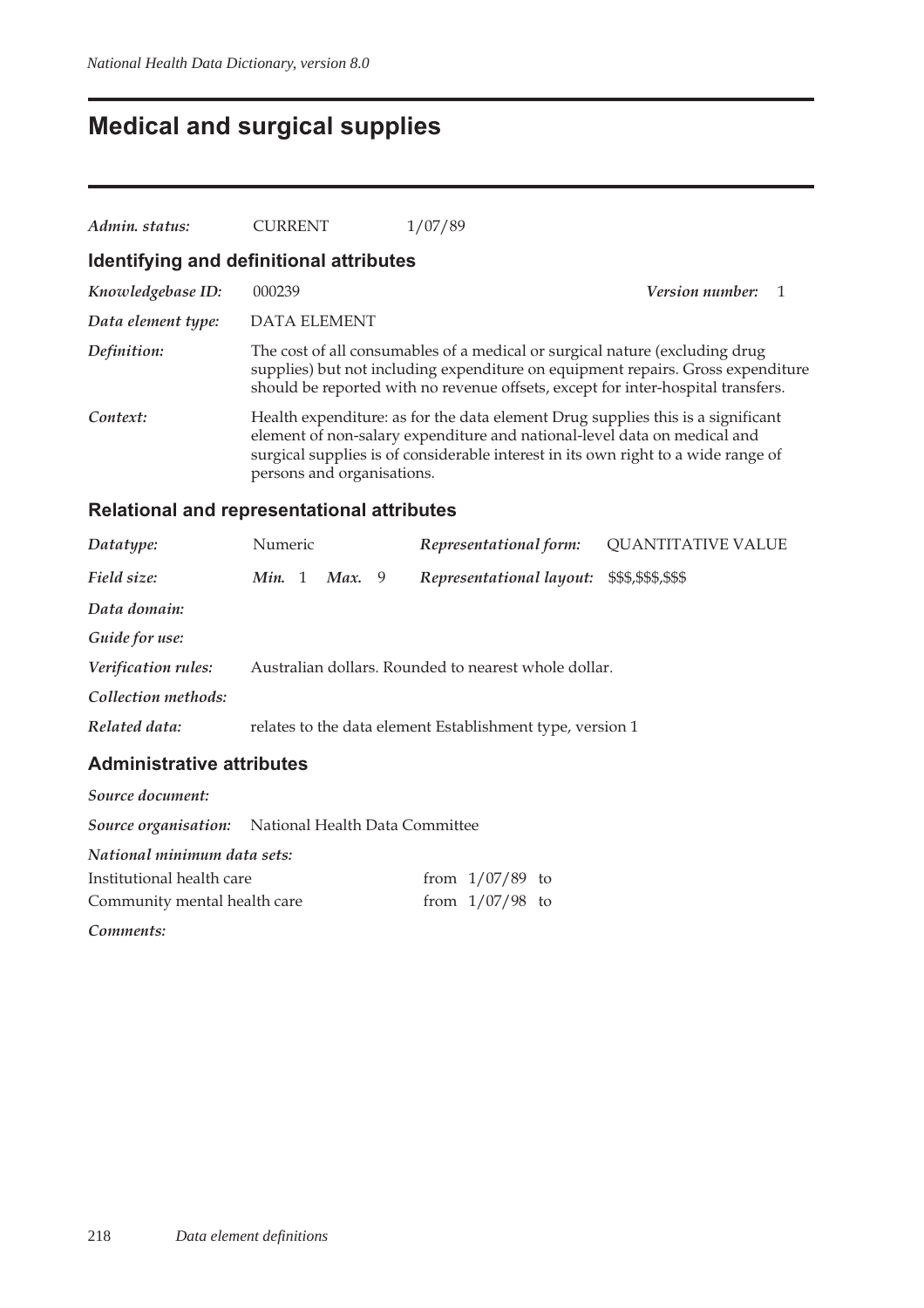# **Non-salary operating costs**

| Admin. status:      | <b>CURRENT</b>                                                                                                                                                                                                                                                                                                                                                                                                                                                                                                                                                                                       | 1/07/98                                                                      |                                                                                    |  |  |  |  |
|---------------------|------------------------------------------------------------------------------------------------------------------------------------------------------------------------------------------------------------------------------------------------------------------------------------------------------------------------------------------------------------------------------------------------------------------------------------------------------------------------------------------------------------------------------------------------------------------------------------------------------|------------------------------------------------------------------------------|------------------------------------------------------------------------------------|--|--|--|--|
|                     | Identifying and definitional attributes                                                                                                                                                                                                                                                                                                                                                                                                                                                                                                                                                              |                                                                              |                                                                                    |  |  |  |  |
| Knowledgebase ID:   | 000360<br>Version number:<br>1                                                                                                                                                                                                                                                                                                                                                                                                                                                                                                                                                                       |                                                                              |                                                                                    |  |  |  |  |
| Data element type:  | DERIVED DATA ELEMENT                                                                                                                                                                                                                                                                                                                                                                                                                                                                                                                                                                                 |                                                                              |                                                                                    |  |  |  |  |
| Definition:         |                                                                                                                                                                                                                                                                                                                                                                                                                                                                                                                                                                                                      | Total expenditure relating to non-salary operating items.                    |                                                                                    |  |  |  |  |
| Context:            | sector.                                                                                                                                                                                                                                                                                                                                                                                                                                                                                                                                                                                              |                                                                              | Health care: this data element is required to monitor trends of expenditure in the |  |  |  |  |
|                     | <b>Relational and representational attributes</b>                                                                                                                                                                                                                                                                                                                                                                                                                                                                                                                                                    |                                                                              |                                                                                    |  |  |  |  |
| Datatype:           | Numeric                                                                                                                                                                                                                                                                                                                                                                                                                                                                                                                                                                                              | Representational form:                                                       | <b>QUANTITATIVE VALUE</b>                                                          |  |  |  |  |
| Field size:         | Min. 1<br><b>Max.</b> 9                                                                                                                                                                                                                                                                                                                                                                                                                                                                                                                                                                              | Representational layout:                                                     | \$\$\$,\$\$\$,\$\$\$                                                               |  |  |  |  |
| Data domain:        |                                                                                                                                                                                                                                                                                                                                                                                                                                                                                                                                                                                                      |                                                                              |                                                                                    |  |  |  |  |
| Guide for use:      | Report all expenditure in thousands of dollars (\$000's). Total is calculated from<br>expenditure including: Payments to visiting medical officers, Superannuation<br>employer contributions (including funding basis), Drug supplies; Medical and<br>surgical supplies; Food supplies; Domestic services; Repairs and maintenance;<br>Patient transport; Administrative expenses; Interest payments; Depreciation;<br>Other recurrent expenditure.<br>Expenditure should include both the specific costs directly associated with the<br>service and indirect costs for example personnel services. |                                                                              |                                                                                    |  |  |  |  |
|                     |                                                                                                                                                                                                                                                                                                                                                                                                                                                                                                                                                                                                      |                                                                              |                                                                                    |  |  |  |  |
|                     | Research and academic units that function as an integral part of ambulatory care<br>should be reported against the appropriate service.                                                                                                                                                                                                                                                                                                                                                                                                                                                              |                                                                              |                                                                                    |  |  |  |  |
| Verification rules: |                                                                                                                                                                                                                                                                                                                                                                                                                                                                                                                                                                                                      |                                                                              |                                                                                    |  |  |  |  |
| Collection methods: |                                                                                                                                                                                                                                                                                                                                                                                                                                                                                                                                                                                                      |                                                                              |                                                                                    |  |  |  |  |
| Related data:       |                                                                                                                                                                                                                                                                                                                                                                                                                                                                                                                                                                                                      | is calculated using Payments to visiting medical officers, version 1         |                                                                                    |  |  |  |  |
|                     | basis), version 1                                                                                                                                                                                                                                                                                                                                                                                                                                                                                                                                                                                    | is calculated using Superannuation employer contributions (including funding |                                                                                    |  |  |  |  |
|                     |                                                                                                                                                                                                                                                                                                                                                                                                                                                                                                                                                                                                      | is calculated using Drug supplies, version 1                                 |                                                                                    |  |  |  |  |
|                     | is calculated using Medical and surgical supplies, version 1                                                                                                                                                                                                                                                                                                                                                                                                                                                                                                                                         |                                                                              |                                                                                    |  |  |  |  |
|                     | is calculated using Food supplies, version 1                                                                                                                                                                                                                                                                                                                                                                                                                                                                                                                                                         |                                                                              |                                                                                    |  |  |  |  |
|                     | is calculated using Domestic services, version 1                                                                                                                                                                                                                                                                                                                                                                                                                                                                                                                                                     |                                                                              |                                                                                    |  |  |  |  |
|                     |                                                                                                                                                                                                                                                                                                                                                                                                                                                                                                                                                                                                      | is calculated using Repairs and maintenance, version 1                       |                                                                                    |  |  |  |  |
|                     |                                                                                                                                                                                                                                                                                                                                                                                                                                                                                                                                                                                                      | is calculated using Patient transport, version 1                             |                                                                                    |  |  |  |  |
|                     |                                                                                                                                                                                                                                                                                                                                                                                                                                                                                                                                                                                                      | is calculated using Administrative expenses, version 1                       |                                                                                    |  |  |  |  |
|                     |                                                                                                                                                                                                                                                                                                                                                                                                                                                                                                                                                                                                      | is calculated using Interest payments, version 1                             |                                                                                    |  |  |  |  |
|                     | is calculated using Depreciation, version 1                                                                                                                                                                                                                                                                                                                                                                                                                                                                                                                                                          |                                                                              |                                                                                    |  |  |  |  |
|                     | is calculated using Other recurrent expenditure, version 1                                                                                                                                                                                                                                                                                                                                                                                                                                                                                                                                           |                                                                              |                                                                                    |  |  |  |  |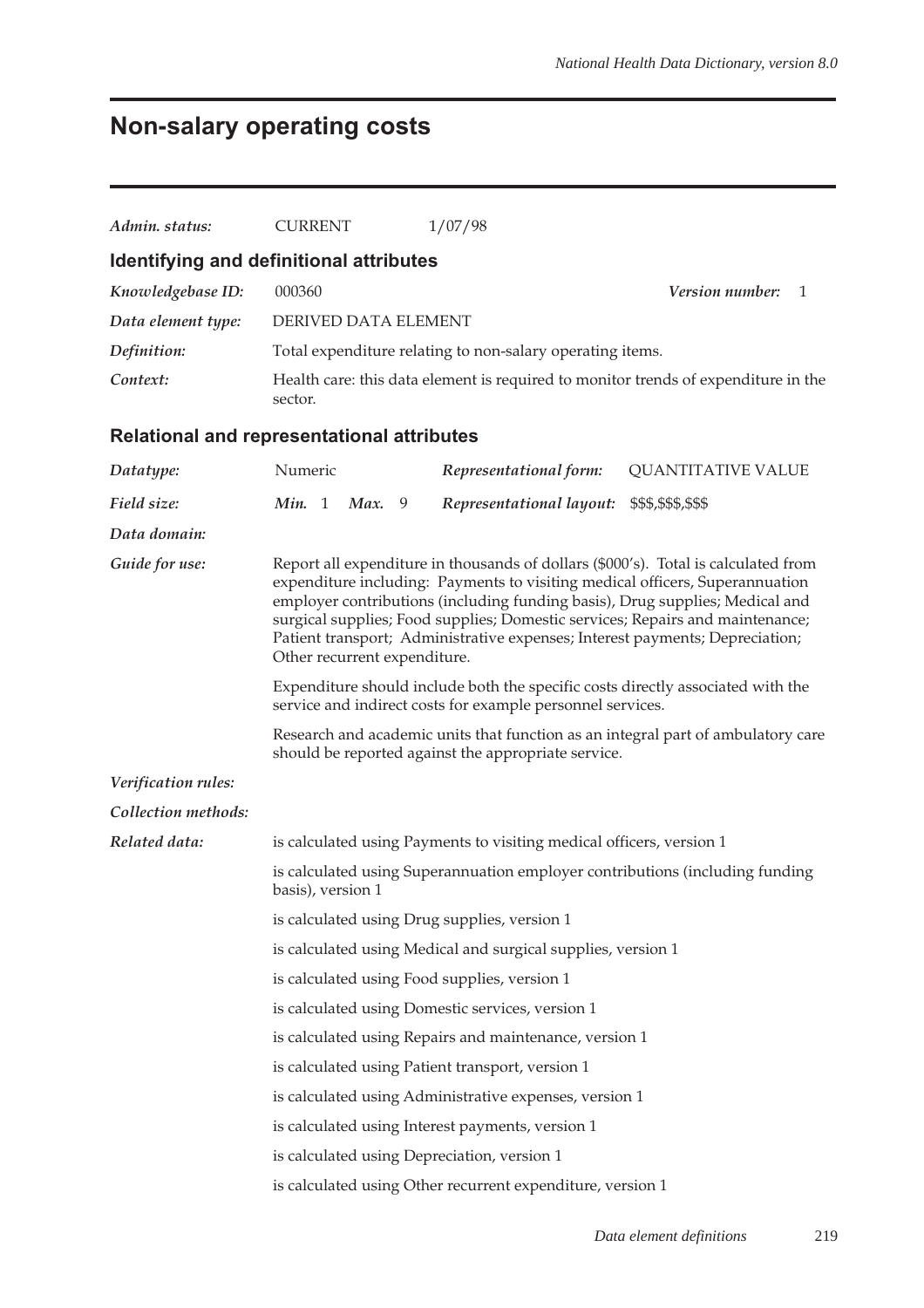### **Non-salary operating costs** *(continued)*

#### **Administrative attributes**

*Source document: Source organisation: National minimum data sets:* Community mental health care from 1/07/98 to *Comments:*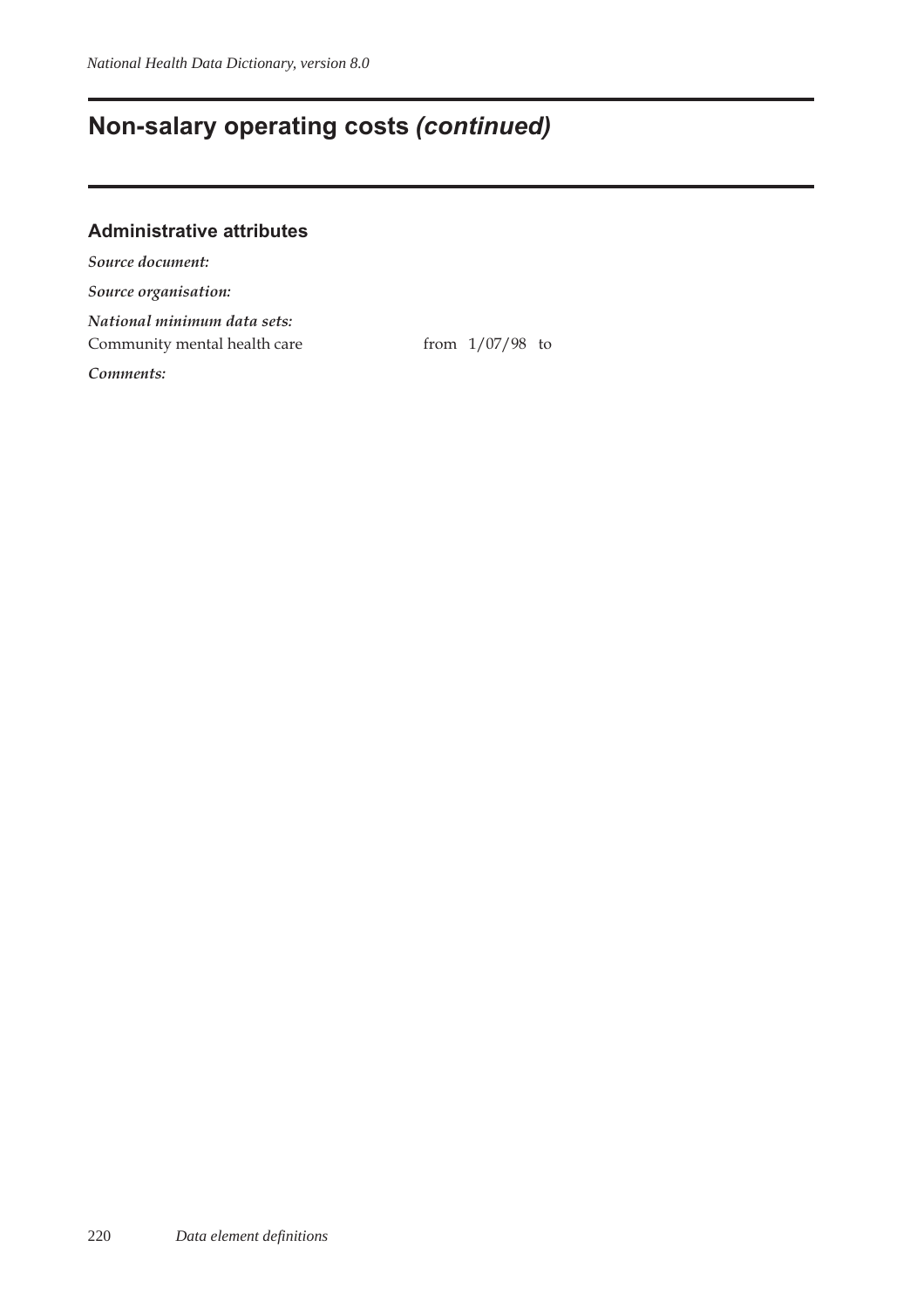### **Other recurrent expenditure**

| Admin. status:     | <b>CURRENT</b>                              | 1/07/89                                                                                                                                                                                                                             |                          |
|--------------------|---------------------------------------------|-------------------------------------------------------------------------------------------------------------------------------------------------------------------------------------------------------------------------------------|--------------------------|
|                    | Identifying and definitional attributes     |                                                                                                                                                                                                                                     |                          |
| Knowledgebase ID:  | 000247                                      |                                                                                                                                                                                                                                     | <b>Version number:</b> 1 |
| Data element type: | DATA ELEMENT                                |                                                                                                                                                                                                                                     |                          |
| Definition:        |                                             | Other payments are all other recurrent expenditure not included elsewhere in any<br>of the recurrent expenditure categories. Gross expenditure should be reported<br>with no revenue offsets (except for inter-hospital transfers). |                          |
| Context:           |                                             | Health expenditure: this category is required for balancing purposes and to<br>capture all those additional expenditures which can be significant in aggregate.                                                                     |                          |
|                    | Deletianal and venyessentetianal ettyikutes |                                                                                                                                                                                                                                     |                          |

#### **Relational and representational attributes**

| Datatype:           | Numeric          | Representational form:                                    | <b>QUANTITATIVE VALUE</b> |
|---------------------|------------------|-----------------------------------------------------------|---------------------------|
| Field size:         | Max. 9<br>Min. 1 | Representational layout:                                  | \$\$\$,\$\$\$,\$\$\$      |
| Data domain:        |                  |                                                           |                           |
| Guide for use:      |                  |                                                           |                           |
| Verification rules: |                  | Australian dollars. Rounded to nearest whole dollar.      |                           |
| Collection methods: |                  |                                                           |                           |
| Related data:       |                  | relates to the data element Establishment type, version 1 |                           |
|                     |                  |                                                           |                           |

#### **Administrative attributes**

*Source document: Source organisation:* National minimum data set working parties *National minimum data sets:* Institutional health care from  $1/07/89$  to Community mental health care  $\frac{1}{07/98}$  to *Comments:*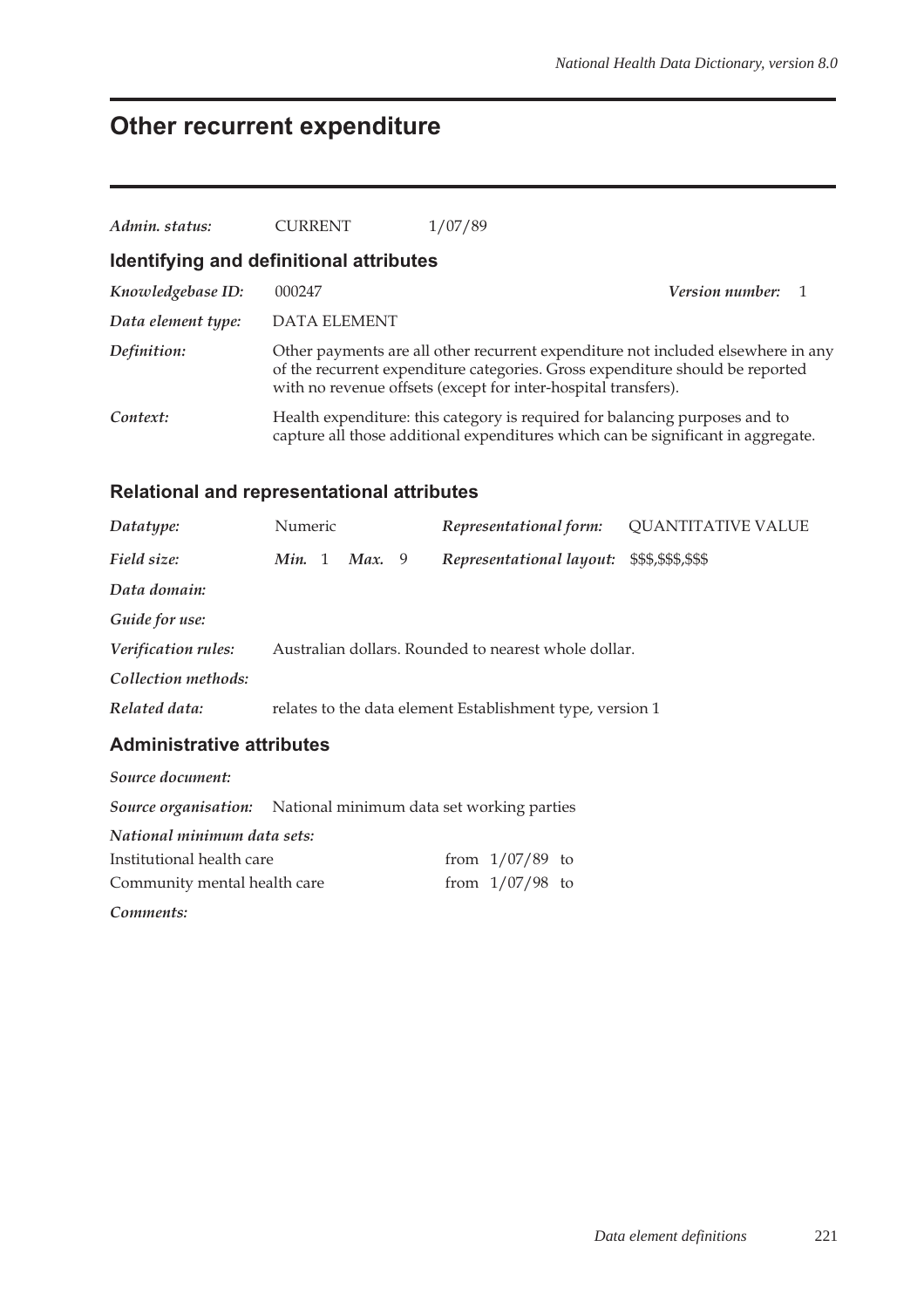### **Patient transport**

| Admin. status:     | <b>CURRENT</b>                          | 1/07/89                                                                                                                                                                                                                          |  |
|--------------------|-----------------------------------------|----------------------------------------------------------------------------------------------------------------------------------------------------------------------------------------------------------------------------------|--|
|                    | Identifying and definitional attributes |                                                                                                                                                                                                                                  |  |
| Knowledgebase ID:  | 000243                                  | <i>Version number:</i><br>$\overline{1}$                                                                                                                                                                                         |  |
| Data element type: | DATA ELEMENT                            |                                                                                                                                                                                                                                  |  |
| Definition:        | staff.                                  | The direct cost of transporting patients excluding salaries and wages of transport                                                                                                                                               |  |
| Context:           |                                         | Health expenditure: considered to be a significant element of non-salary recurrent<br>expenditure for many establishments within the data set and is thus required for<br>any health expenditure analysis at the national level. |  |

### **Relational and representational attributes**

| Datatype:           | Numeric |        | Representational form:                                    | <b>QUANTITATIVE VALUE</b> |
|---------------------|---------|--------|-----------------------------------------------------------|---------------------------|
| Field size:         | Min. 1  | Max. 9 | Representational layout:                                  | \$\$\$,\$\$\$,\$\$\$      |
| Data domain:        |         |        |                                                           |                           |
| Guide for use:      |         |        |                                                           |                           |
| Verification rules: |         |        | Australian dollars. Rounded to nearest whole dollar.      |                           |
| Collection methods: |         |        |                                                           |                           |
| Related data:       |         |        | relates to the data element Establishment type, version 1 |                           |
|                     |         |        |                                                           |                           |

#### **Administrative attributes**

| Source document:                                                      |  |                   |  |  |  |  |
|-----------------------------------------------------------------------|--|-------------------|--|--|--|--|
| <b>Source organisation:</b> National minimum data set working parties |  |                   |  |  |  |  |
| National minimum data sets:                                           |  |                   |  |  |  |  |
| Institutional health care                                             |  | from $1/07/89$ to |  |  |  |  |
| Community mental health care                                          |  | from $1/07/98$ to |  |  |  |  |

*Comments:*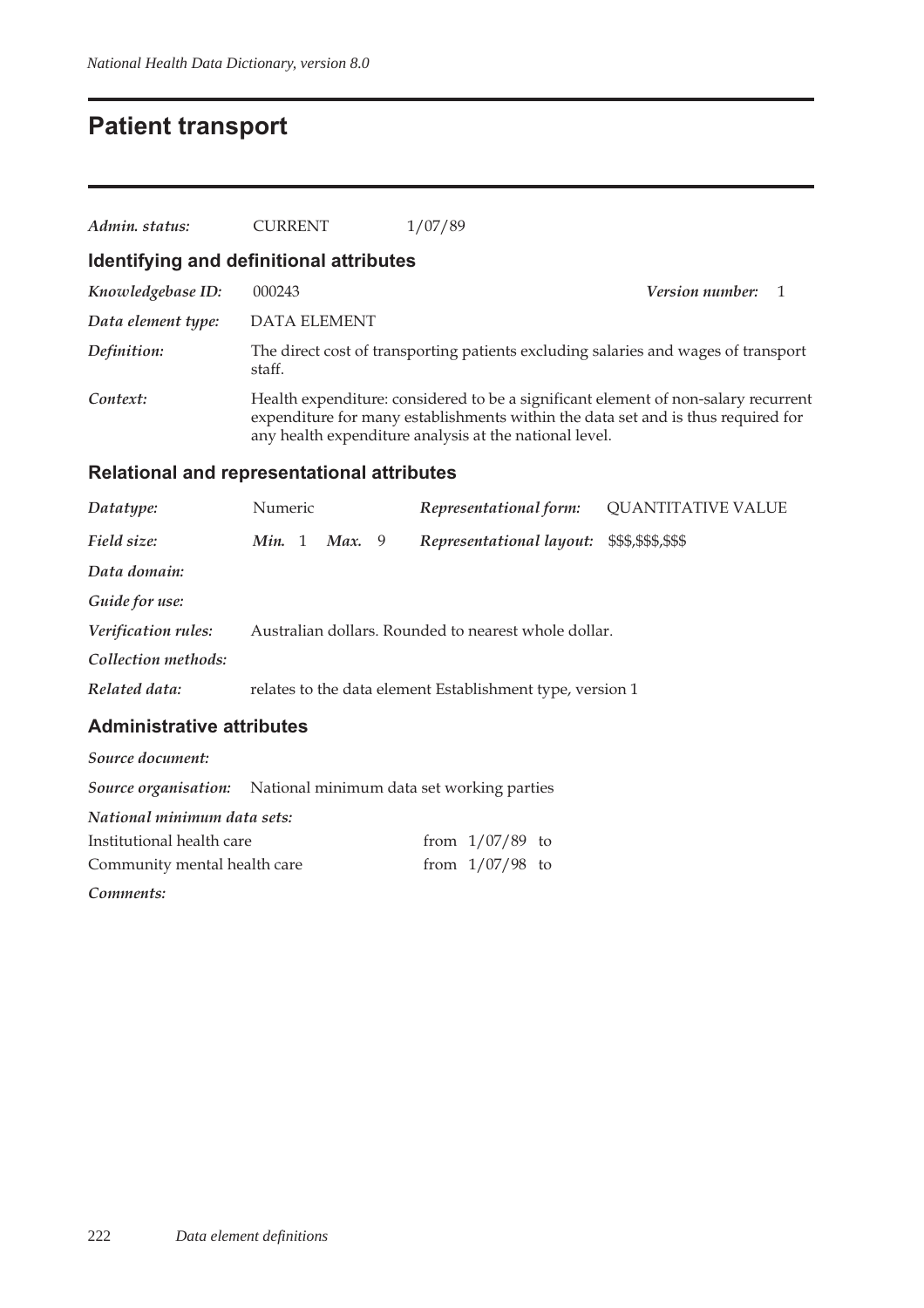## **Payments to visiting medical officers**

| Admin, status:                          | <b>CURRENT</b>      | 1/07/89                                                                                                                                                                                                                                                                                                                                                                        |
|-----------------------------------------|---------------------|--------------------------------------------------------------------------------------------------------------------------------------------------------------------------------------------------------------------------------------------------------------------------------------------------------------------------------------------------------------------------------|
| Identifying and definitional attributes |                     |                                                                                                                                                                                                                                                                                                                                                                                |
| Knowledgebase ID:                       | 000236              | <i>Version number:</i><br>-1                                                                                                                                                                                                                                                                                                                                                   |
| Data element type:                      | <b>DATA ELEMENT</b> |                                                                                                                                                                                                                                                                                                                                                                                |
| Definition:                             |                     | All payments made by an institutional health care establishment to visiting<br>medical officers for medical services provided to hospital (public) patients on an<br>honorary, sessionally paid, or fee for service basis.                                                                                                                                                     |
|                                         | officers category.  | A visiting medical officer is a medical practitioner appointed by the hospital<br>board to provide medical services for hospital (public) patients on an honorary,<br>sessionally paid, or fee for service basis. This category includes the same<br>Australian Standard Classification of Occupations codes as the salaried medical                                           |
| Context:                                |                     | Health expenditure: this is a significant element of expenditure for many<br>hospitals (although not for other establishments) and needed for health financing<br>and health expenditure analysis at the national level. Any analysis of health<br>expenditures at the national level would tend to break down if significant<br>components of expenditure were not available. |

#### **Relational and representational attributes**

| Datatype:                                                      | Numeric |               | Representational form:                                                        | <b>QUANTITATIVE VALUE</b>                                                                                                                                        |
|----------------------------------------------------------------|---------|---------------|-------------------------------------------------------------------------------|------------------------------------------------------------------------------------------------------------------------------------------------------------------|
| Field size:                                                    | Min. 1  | <b>Max.</b> 9 | Representational layout:                                                      | \$\$\$,\$\$\$,\$\$\$                                                                                                                                             |
| Data domain:                                                   |         |               |                                                                               |                                                                                                                                                                  |
| Guide for use:                                                 |         |               |                                                                               |                                                                                                                                                                  |
| Verification rules:                                            |         |               | Australian dollars. Rounded to nearest whole dollar.                          |                                                                                                                                                                  |
| Collection methods:                                            |         |               |                                                                               |                                                                                                                                                                  |
| Related data:                                                  |         |               | relates to the data element Establishment type, version 1                     |                                                                                                                                                                  |
| <b>Administrative attributes</b>                               |         |               |                                                                               |                                                                                                                                                                  |
| Source document:                                               |         |               |                                                                               |                                                                                                                                                                  |
| Source organisation: National minimum data set working parties |         |               |                                                                               |                                                                                                                                                                  |
| National minimum data sets:                                    |         |               |                                                                               |                                                                                                                                                                  |
| Institutional health care                                      |         |               | from $1/07/89$ to                                                             |                                                                                                                                                                  |
| Community mental health care                                   |         |               | from $1/07/98$ to                                                             |                                                                                                                                                                  |
| Comments:                                                      |         |               | Although accepting the need to include visiting medical officer payments, the | Resources Working Party decided not to include data on visiting medical officer<br>services (whether hours or number of sessions or number of services provided) |

officers was purely a hospital management issue.

due to collection difficulties and the perception that use of visiting medical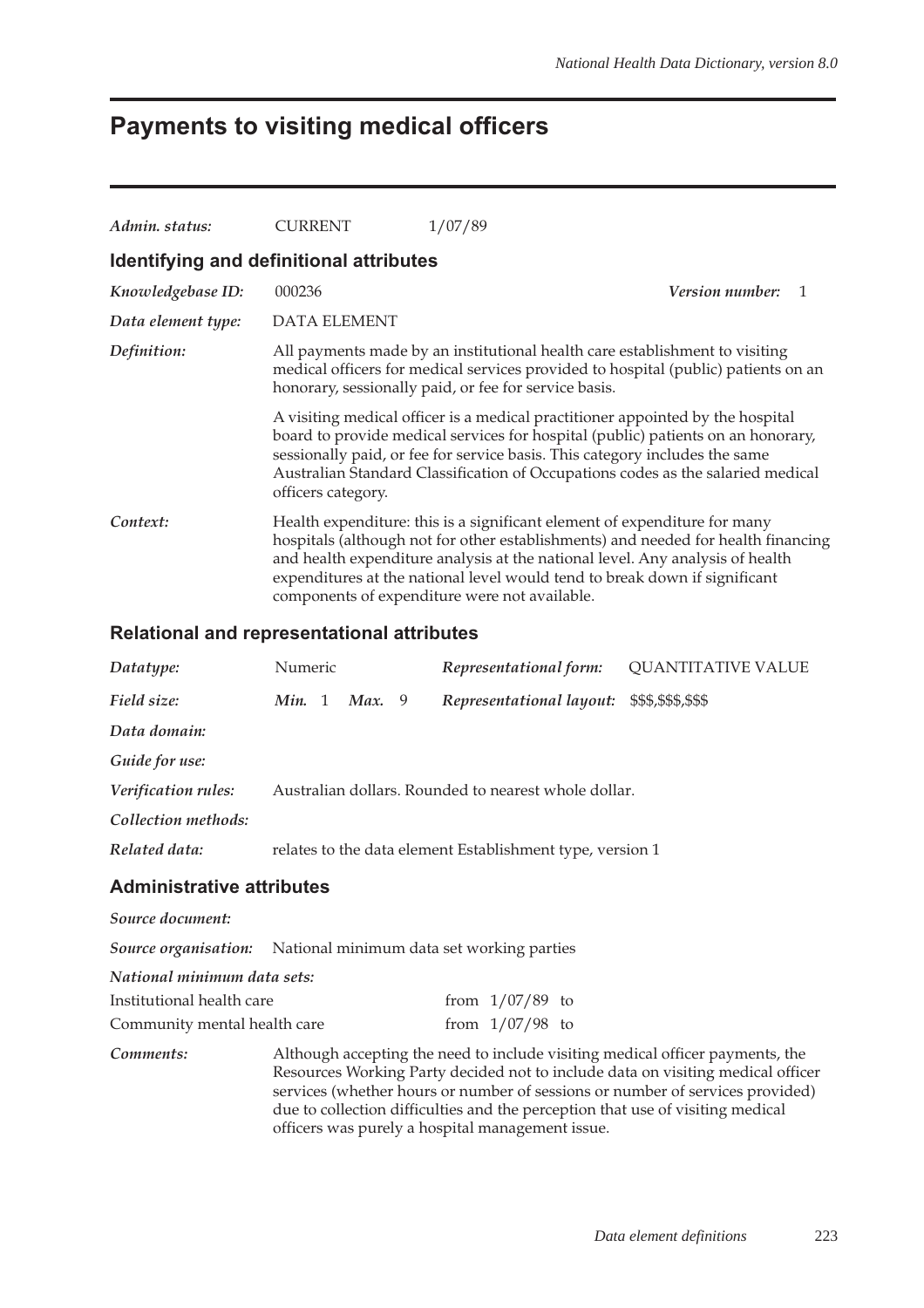## **Repairs and maintenance**

| Admin. status:                          | <b>CURRENT</b>      | 1/07/89                                                                                                                                                                                                                                                                                                                                                                                                     |  |
|-----------------------------------------|---------------------|-------------------------------------------------------------------------------------------------------------------------------------------------------------------------------------------------------------------------------------------------------------------------------------------------------------------------------------------------------------------------------------------------------------|--|
| Identifying and definitional attributes |                     |                                                                                                                                                                                                                                                                                                                                                                                                             |  |
| Knowledgebase ID:                       | 000242              | Version number:                                                                                                                                                                                                                                                                                                                                                                                             |  |
| Data element type:                      | <b>DATA ELEMENT</b> |                                                                                                                                                                                                                                                                                                                                                                                                             |  |
| Definition:                             |                     | The costs incurred in maintaining, repairing, replacing and providing additional<br>equipment, maintaining and renovating building and minor additional works.<br>Expenditure of a capital nature should not be included here. Do not include<br>salaries and wages of repair and maintenance staff. Gross expenditure should be<br>reported with no revenue offsets (except for inter-hospital transfers). |  |
| Context:                                |                     | Health expenditure: this is a significant element of non-salary recurrent<br>expenditure for most establishments within the data set and is thus required for<br>any health expenditure analysis at the national level.                                                                                                                                                                                     |  |

### **Relational and representational attributes**

| Datatype:           | Numeric |        | Representational form:                                    | <b>QUANTITATIVE VALUE</b> |
|---------------------|---------|--------|-----------------------------------------------------------|---------------------------|
| Field size:         | Min. 1  | Max. 9 | Representational layout:                                  | \$\$\$,\$\$\$,\$\$\$      |
| Data domain:        |         |        |                                                           |                           |
| Guide for use:      |         |        |                                                           |                           |
| Verification rules: |         |        | Australian dollars. Rounded to nearest whole dollar.      |                           |
| Collection methods: |         |        |                                                           |                           |
| Related data:       |         |        | relates to the data element Establishment type, version 1 |                           |

| Source document:             |                                                                       |                   |  |
|------------------------------|-----------------------------------------------------------------------|-------------------|--|
|                              | <b>Source organisation:</b> National minimum data set working parties |                   |  |
| National minimum data sets:  |                                                                       |                   |  |
| Institutional health care    |                                                                       | from $1/07/89$ to |  |
| Community mental health care |                                                                       | from $1/07/98$ to |  |
| Comments:                    |                                                                       |                   |  |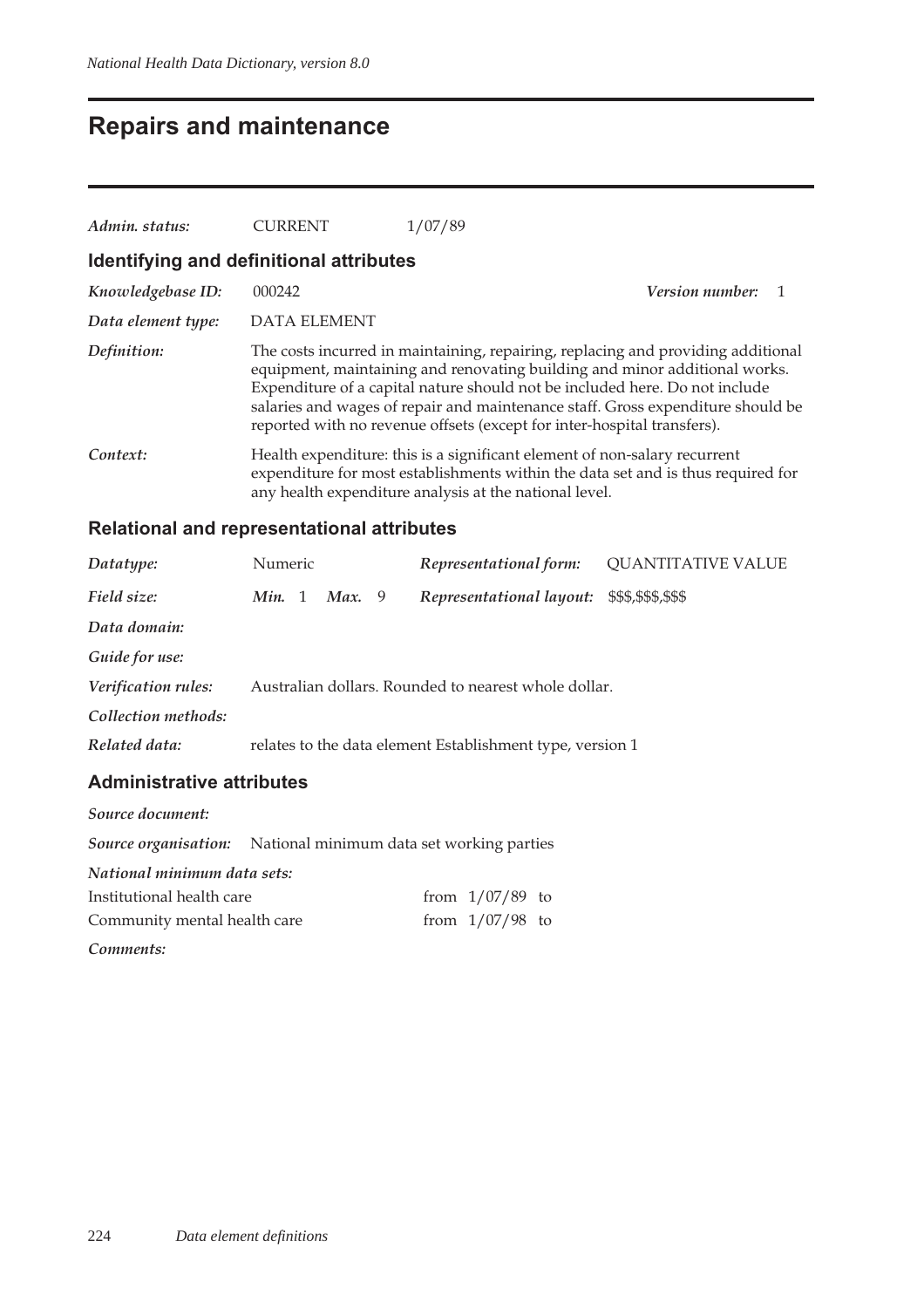## **Salaries and wages**

| Admin. status:                          | <b>CURRENT</b>                             | 1/07/89                                                                                                                                                                                                                                                                                                                                                                                                           |
|-----------------------------------------|--------------------------------------------|-------------------------------------------------------------------------------------------------------------------------------------------------------------------------------------------------------------------------------------------------------------------------------------------------------------------------------------------------------------------------------------------------------------------|
| Identifying and definitional attributes |                                            |                                                                                                                                                                                                                                                                                                                                                                                                                   |
| Knowledgebase ID:                       | 000254                                     | Version number:<br>-1                                                                                                                                                                                                                                                                                                                                                                                             |
| Data element type:                      | DATA ELEMENT                               |                                                                                                                                                                                                                                                                                                                                                                                                                   |
| Definition:                             | following staffing categories (see below). | Salary and wage payments for all employees of the establishment (including<br>contract staff employed by an agency, provided staffing (ME) data is also<br>available). This is to include all paid leave (recreation, sick and long-service) and<br>salary and wage payments relating to workers compensation leave for the                                                                                       |
|                                         |                                            | Generally, salary data by staffing categories should be broadly consistent with<br>full-time equivalent staffing numbers. Where staff provide services to more than<br>one hospital, their salaries should be apportioned between all hospitals to whom<br>services are provided on the basis of hours worked in each hospital.                                                                                   |
|                                         | be shown separately.                       | Salary payments for contract staff employed through an agency should be<br>included under salaries for the appropriate staff category provided they are<br>included in full-time equivalent staffing. If they are not salary, payments should                                                                                                                                                                     |
| Context:                                | salary costs.                              | Health expenditure: salaries and wages invariably constitute the major<br>component of recurrent and, indeed, total expenditure for the establishments<br>forming part of this data set and are vital to any analysis of health expenditure at<br>the national level. The categories correspond with those relating to full-time<br>equivalent staffing which is a requirement for any proper analysis of average |

#### **Relational and representational attributes**

| Datatype:           | Numeric |                                  | Representational form:                                          | <b>QUANTITATIVE VALUE</b> |
|---------------------|---------|----------------------------------|-----------------------------------------------------------------|---------------------------|
| Field size:         | Min. 1  | Max. 9                           | Representational layout:                                        | \$\$\$,\$\$\$,\$\$\$      |
| Data domain:        |         |                                  | Expenditure for each staffing category.                         |                           |
| Guide for use:      |         |                                  | Figures should be supplied for each of the staffing categories: |                           |
|                     |         | C1.1 Salaried medical officers   |                                                                 |                           |
|                     |         | C1.2 Registered nurses           |                                                                 |                           |
|                     |         | C <sub>1.3</sub> Enrolled nurses |                                                                 |                           |
|                     |         | C1.4 Student nurses              |                                                                 |                           |
|                     |         | C1.5 Trainee / pupil nurses      |                                                                 |                           |
|                     |         |                                  | C1.6 Other personal care staff                                  |                           |
|                     |         |                                  | C1.7 Diagnostic and health professionals                        |                           |
|                     |         |                                  | C1.8 Administrative and clerical staff                          |                           |
|                     |         |                                  | C1.9 Domestic and other staff                                   |                           |
| Verification rules: |         |                                  |                                                                 |                           |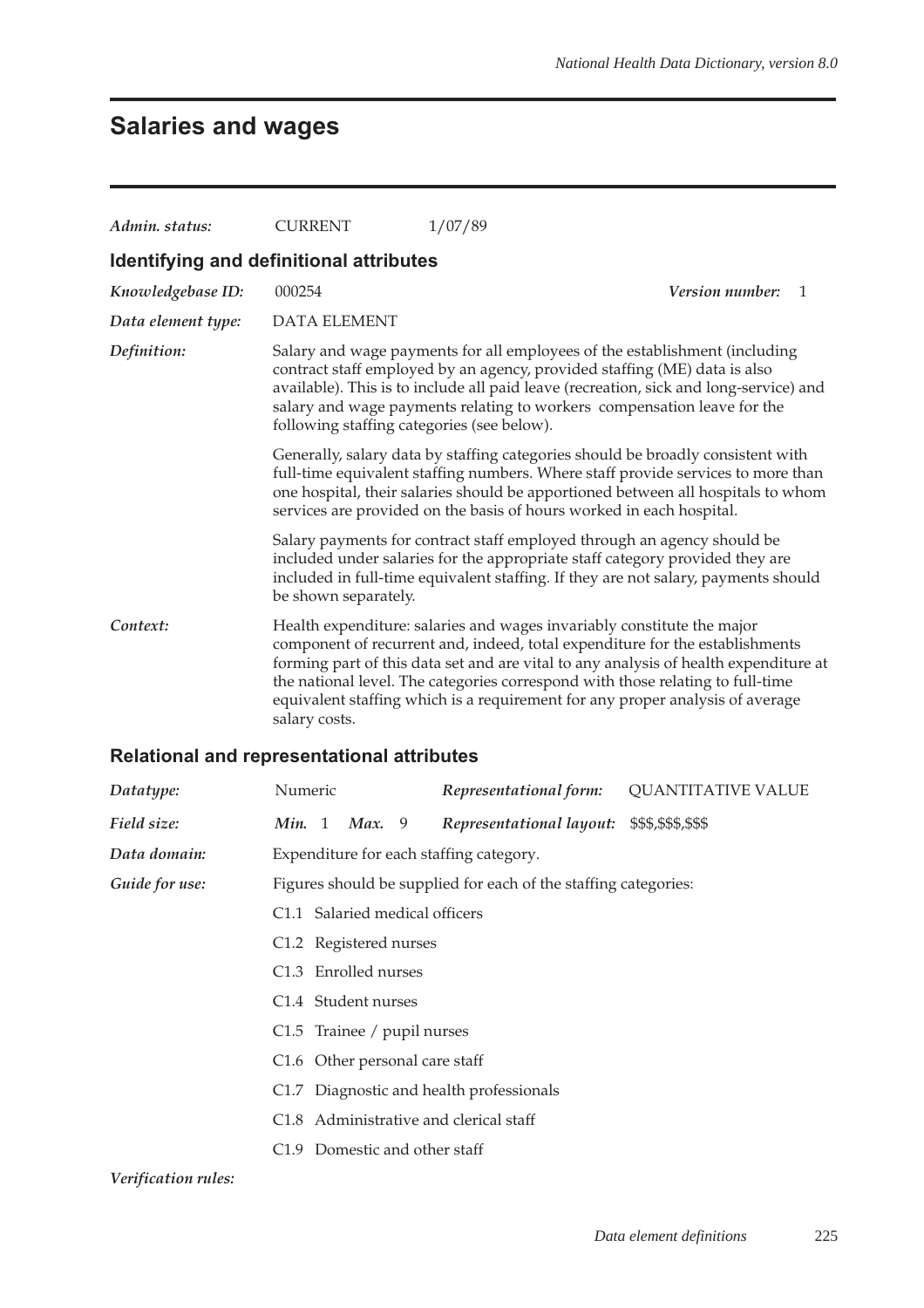## **Salaries and wages** *(continued)*

| Collection methods:              | For contract staff, see comments under the data element Total full-time equivalent<br>staff. Salary data for contract staff, provided the contract is for the supply of<br>labour (e.g. nursing) rather than products (e.g. photocopier maintenance), should<br>be shown under the appropriate staff salary category provided that<br>corresponding staffing (full-time equivalent) data is available. If not, it should be<br>shown separately. |  |  |  |  |  |
|----------------------------------|--------------------------------------------------------------------------------------------------------------------------------------------------------------------------------------------------------------------------------------------------------------------------------------------------------------------------------------------------------------------------------------------------------------------------------------------------|--|--|--|--|--|
| Related data:                    | relates to the data element Establishment type, version 1                                                                                                                                                                                                                                                                                                                                                                                        |  |  |  |  |  |
|                                  | relates to the data element Full-time equivalent staff, version 2                                                                                                                                                                                                                                                                                                                                                                                |  |  |  |  |  |
| <b>Administrative attributes</b> |                                                                                                                                                                                                                                                                                                                                                                                                                                                  |  |  |  |  |  |
| Source document:                 |                                                                                                                                                                                                                                                                                                                                                                                                                                                  |  |  |  |  |  |
|                                  | <b>Source organisation:</b> National minimum data set working parties                                                                                                                                                                                                                                                                                                                                                                            |  |  |  |  |  |
| National minimum data sets:      |                                                                                                                                                                                                                                                                                                                                                                                                                                                  |  |  |  |  |  |

| Institutional health care    | from $1/07/89$ to |  |
|------------------------------|-------------------|--|
| Community mental health care | from $1/07/98$ to |  |

*Comments:*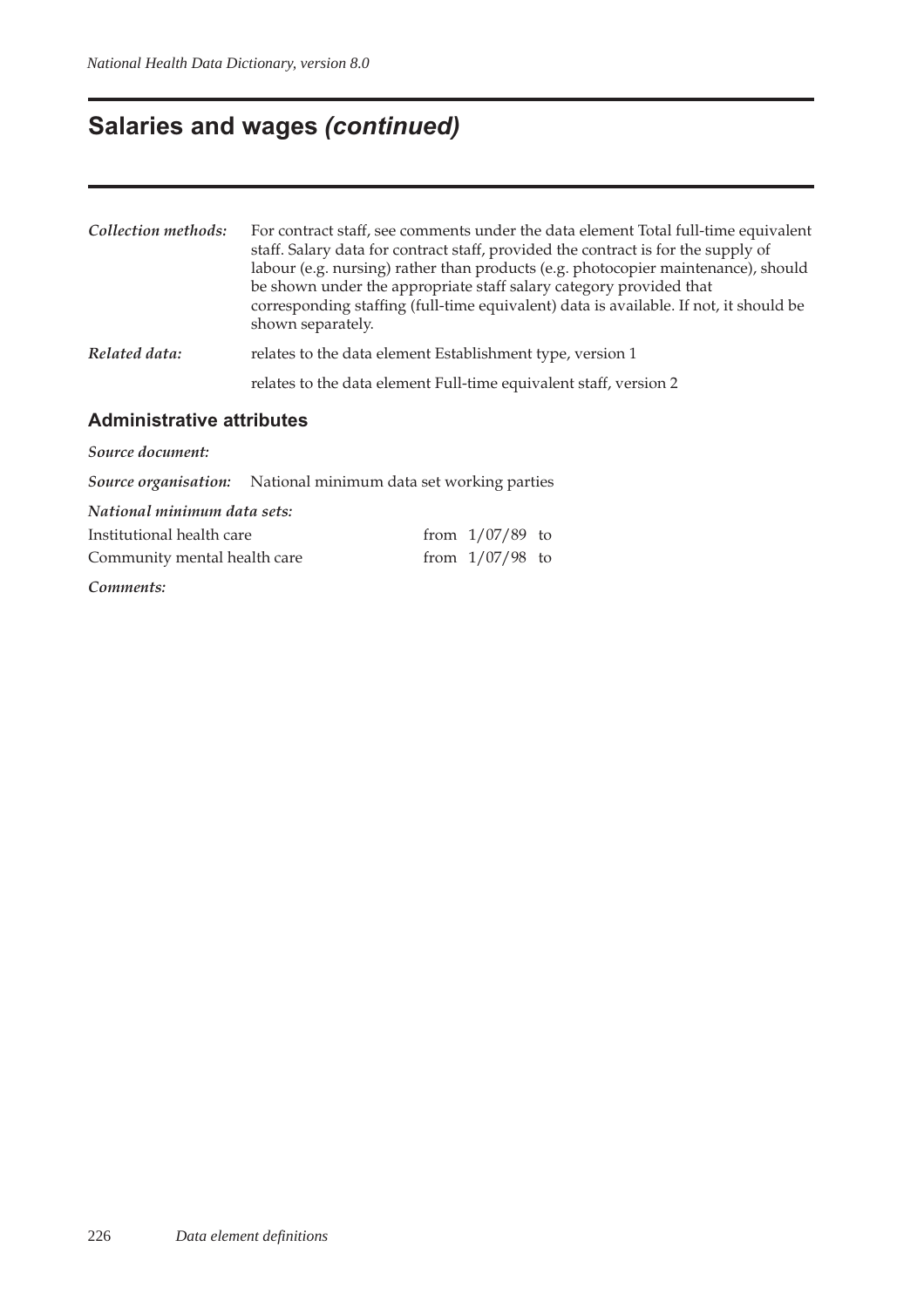### **Superannuation employer contributions (including funding basis)**

| Admin. status:                                    | <b>CURRENT</b>                              | 1/07/89                                                                                                                                                                                                                                                                                                                           |                              |
|---------------------------------------------------|---------------------------------------------|-----------------------------------------------------------------------------------------------------------------------------------------------------------------------------------------------------------------------------------------------------------------------------------------------------------------------------------|------------------------------|
| Identifying and definitional attributes           |                                             |                                                                                                                                                                                                                                                                                                                                   |                              |
| Knowledgebase ID:                                 | 000237                                      |                                                                                                                                                                                                                                                                                                                                   | <i>Version number:</i><br>-1 |
| Data element type:                                | <b>DATA ELEMENT</b>                         |                                                                                                                                                                                                                                                                                                                                   |                              |
| Definition:                                       | Superannuation employer contributions       |                                                                                                                                                                                                                                                                                                                                   |                              |
|                                                   | employees.                                  | Contributions paid or (for an emerging cost scheme) that should be paid (as<br>determined by an actuary) on behalf of establishment employees either by the<br>establishment or a central administration such as a State health authority, to a<br>superannuation fund providing retirement and related benefits to establishment |                              |
|                                                   | Funding basis                               |                                                                                                                                                                                                                                                                                                                                   |                              |
|                                                   |                                             | The following different funding bases are identified:                                                                                                                                                                                                                                                                             |                              |
|                                                   | - paid by hospital to fully funded scheme;  |                                                                                                                                                                                                                                                                                                                                   |                              |
|                                                   | scheme; and                                 | - paid by Commonwealth government or State government to fully funded                                                                                                                                                                                                                                                             |                              |
|                                                   | presently funded.                           | - unfunded or emerging costs schemes where employer component is not                                                                                                                                                                                                                                                              |                              |
|                                                   | sector schemes are fully funded.            | Fully funded schemes are those in which employer and employee contributions<br>are paid into an invested fund. Benefits are paid from the fund. Most private                                                                                                                                                                      |                              |
|                                                   |                                             | Emerging cost schemes are those in which the cost of benefits is met at the time a<br>benefit becomes payable; that is, there is no ongoing invested fund from which<br>benefits are paid. The Commonwealth superannuation fund is an example of this<br>type of scheme as employee benefits are paid out of general revenue.     |                              |
| Context:                                          | expenditure analysis at the national level. | Health expenditure: superannuation employer contributions are a significant<br>element of establishment expenditure and, as such, are required for health                                                                                                                                                                         |                              |
|                                                   |                                             | The funding basis is required for cost comparison purposes particularly in the<br>case of unfunded or emerging cost schemes where no actual contribution is being<br>presently made but ultimately employer liability will have to be funded.                                                                                     |                              |
| <b>Relational and representational attributes</b> |                                             |                                                                                                                                                                                                                                                                                                                                   |                              |

| Datatype:           | Numeric                        | Representational form:                               | QUANTITATIVE VALUE |
|---------------------|--------------------------------|------------------------------------------------------|--------------------|
| Field size:         | <b>Max.</b> 9<br><b>Min.</b> 1 | Representational layout: \$\$\$,\$\$\$,\$\$\$        |                    |
| Data domain:        |                                |                                                      |                    |
| Guide for use:      |                                |                                                      |                    |
| Verification rules: |                                | Australian dollars. Rounded to nearest whole dollar. |                    |